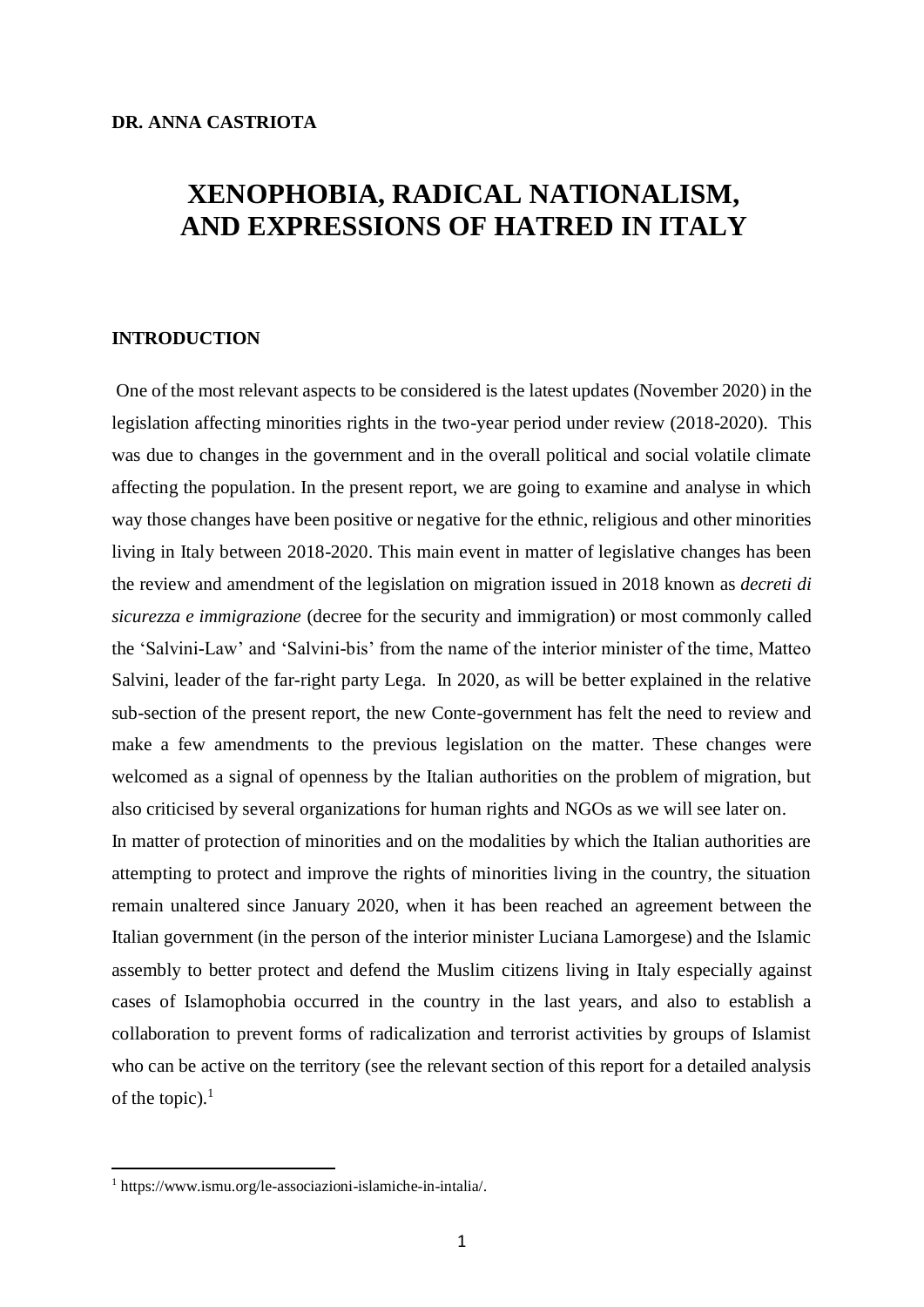In theory, there is an extensive legislation already in place that should protect minorities from any form of discriminatory act, but in matter of fact, in the recent years the influence of political characters like Matteo Salvini (Lega) and Giorgia Meloni (Fratelli d'Italia) have created an overall hostile environment for migrants, foreigners and minorities groups. There has been an increase of hate crime especially inspired by well-known far-right organizations like Casa Pound or Forza Nuova, but also by the recent phenomenon of the so-called 'religious right' (traditional Catholics) who have endorsed anti-immigration, Islamophobic, anti-Semite and overall, xenophobic approach, and by starting 'crusades' on social issues currently affecting the country like for instance, the recent law against the homophobia approved by the Italian Parliament.<sup>2</sup> In this, is evident the influence of the notorious American far-right intellectual Steve Bannon, who is building in the  $12<sup>th</sup>$  century Benedictine abbey of Trisulti, near the city of Frosinone (not far from Rome), a university campus for ultra-nationalists and alt-right future intellectuals and politicians.<sup>3</sup> The incidents related to hate crime have now slowed down due to the Covid-19, although in the first phase of the pandemic, many were the incidents reported against immigrants, especially of Chinese heritage. 4

The most relevant element in our research for this report has been the detection of hate crime online through the use of social media and social platform, with a worrying increase of xenophobic and far-right groups proliferating on internet mixing together xenophobia and novax instances, where it has been noticed an evident suspicion towards immigrants in general, with specially peaks of Islamophobia and anti-Semitism episodes occurring online more than on the ground as detected by a conjunct police operation led by Germany in nine European countries (including Italy) and organised by the Europol counter terrorism centre in November 2020.<sup>5</sup> The presence of a Muslim community in the country has in time augmented the feelings of fear and distrust in the local population toward the Muslim minorities, and highlighted the problematic settlement and assimilation to the natives. Those feelings are also the consequence of terrorist activity outside the country by radical Islamist organizations like the ISIS<sup>6</sup>, but as well as because the volatile and hostile climate that specific political groups and parties like

<sup>2</sup> [https://www.www.globalist.it/news/2020/10/15/la-destra-ultra-tradizionalista-scende-di-nuovo-in-piazza-per](https://www.www.globalist.it/news/2020/10/15/la-destra-ultra-tradizionalista-scende-di-nuovo-in-piazza-per-difendere-il-loro-diritto-ad-essere-omofoba-2066212.html)[difendere-il-loro-diritto-ad-essere-omofoba-2066212.html.](https://www.www.globalist.it/news/2020/10/15/la-destra-ultra-tradizionalista-scende-di-nuovo-in-piazza-per-difendere-il-loro-diritto-ad-essere-omofoba-2066212.html)

 $3$ https://www.roma.repubblica.it/cronaca/2020/05/27/news/il tar accoglie il ricorso la certosa di trisulti rest a\_ai\_sovranisti-257693791/.

<sup>&</sup>lt;sup>4</sup> https://www.il.quatz.wiki/wiki/List of incidents of xenophobia and racism related to the COVID-[19\\_pandemic;](https://www.il.quatz.wiki/wiki/List_of_incidents_of_xenophobia_and_racism_related_to_the_COVID-19_pandemic) [https://www.ilfattoquotidiano.it/2020/04/16/coronavirus-e-colpa-della-cina-scrivono-certi](https://www.ilfattoquotidiano.it/2020/04/16/coronavirus-e-colpa-della-cina-scrivono-certi-cardinali-ma-ce-il-rischio-di-incidente-diplomatico/5771736/)[cardinali-ma-ce-il-rischio-di-incidente-diplomatico/5771736/.](https://www.ilfattoquotidiano.it/2020/04/16/coronavirus-e-colpa-della-cina-scrivono-certi-cardinali-ma-ce-il-rischio-di-incidente-diplomatico/5771736/)

<sup>5</sup> https://www.europol.europa.eu/newsroom/news/stopping-hate-speech-online-europol-coordinates-first-europewide-action-day.

<sup>6</sup> https://www.ispionline.it/it/pubblicazione/tackling-italys-foreign-fighters-24763.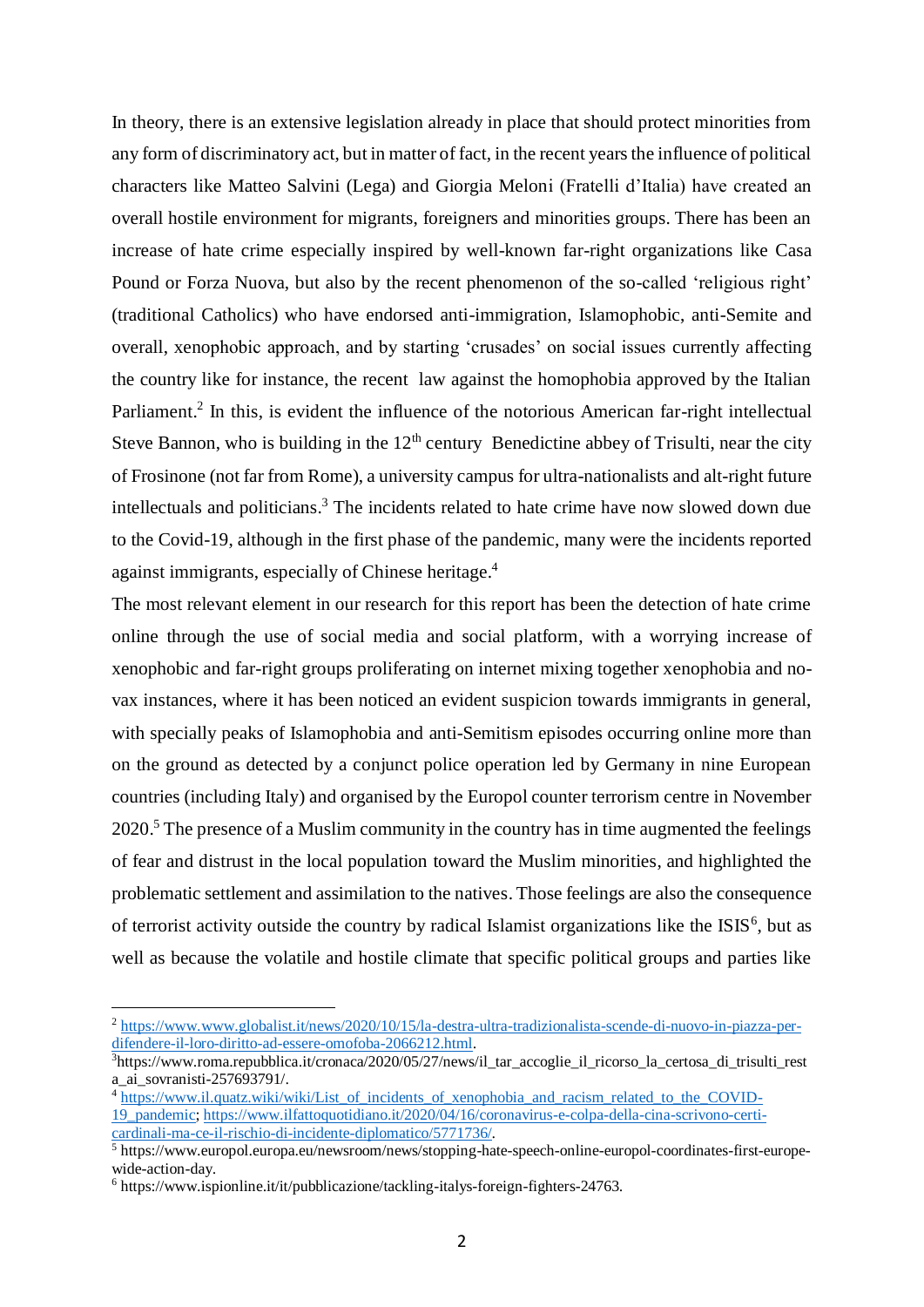Lega, Fratelli d'Italia or CasaPound and Forza Nuova have managed to spread in the population due to an efficient use of political and ideological propaganda.<sup>7</sup>

In the present report, we will also analyse the presence of Islamic groups and organizations on the territory, and we will attempt to assess whether in Italy there might be a threat of terroristic nature.

## **1. CHANGES POSITIVE AND NEGATIVE IN LEGISLATION AFFECTING THE INTEREST OF MINORITIES IN THE PERIOD UNDER REVIEW**

#### **DISCRIMINATORY LEGISLATION AFFECTING MINORITIES**

The only act of discriminatory legislation is probably due to the acquisition of Italian citizenship for all those second or third generation Italians born out of foreign or immigrants parents. Paradoxically, the new migration law, considers their parents (if they have agreed to regularize their civil status), legally in the country, but not so their children until they do not reach the 18<sup>th</sup> year of age, when they can finally apply to obtain the Italian passport as pointed out by the association *Italiani Senza Cittadinanza* (Italians without passport).<sup>8</sup> This association is in matter of fact, formed by those Italians born out of foreign parents who cannot have direct access to obtain the Italian passport by birth right, and that have criticised the recent changes in the migration law (see the relevant sub-section) noticing how now it will take longer that before (three years rather than two years) to obtain the passport. But what is the main issue here is the discussion of the *just soli* against the *jus sanguinis.* The legislation set up in 1992, established that those who could apply to the Italian citizenship must have at least one of the two parents holding a legal Italian citizenship, or, if not this is the case, they must have a relative (like for instance, grandparents) that does so, and this is what is meant by *jus sanguinis* (right to the citizenship by blood). Due to the recent years' migratory waves, we had in time more and more persons born in Italy from foreign parents who are not automatically counted as 'Italian' (this would be the *jus soli-* the right of birth that is currently used in the US). The result of such legislation is that we have currently circa 600.000 minors who were born in Italy but must wait until they turn 18 years old to apply for obtaining the Italian passport.<sup>9</sup> Although,

<sup>7</sup> [https://www.it.sputniknews.com/mondo/202006006209220785-lega-e-fratelli-ditalia-si-oppongono-a](https://www.it.sputniknews.com/mondo/202006006209220785-lega-e-fratelli-ditalia-si-oppongono-a-risoluzione-ue-contro-il-razzismo/)[risoluzione-ue-contro-il-razzismo/;](https://www.it.sputniknews.com/mondo/202006006209220785-lega-e-fratelli-ditalia-si-oppongono-a-risoluzione-ue-contro-il-razzismo/) Barbara Ciolli 'Nel Naufragio del Titanic, I Sovranisti Salvini e Meloni Continuano a Suonare il Violino' https://www.thevision.com/politica/internazionale-sovranita-sconfitta/.

<sup>8</sup> [https://www.facebook.com/italianisenzacittadinanza/;](https://www.facebook.com/italianisenzacittadinanza/) [https://www.partito.immigrati.it.](https://www.partito.immigrati.it/) <sup>9</sup> [https://www.ilbolive.unipad.it/it/news/dossier-statistico-immigrazione-italia-stranieri.](https://www.ilbolive.unipad.it/it/news/dossier-statistico-immigrazione-italia-stranieri)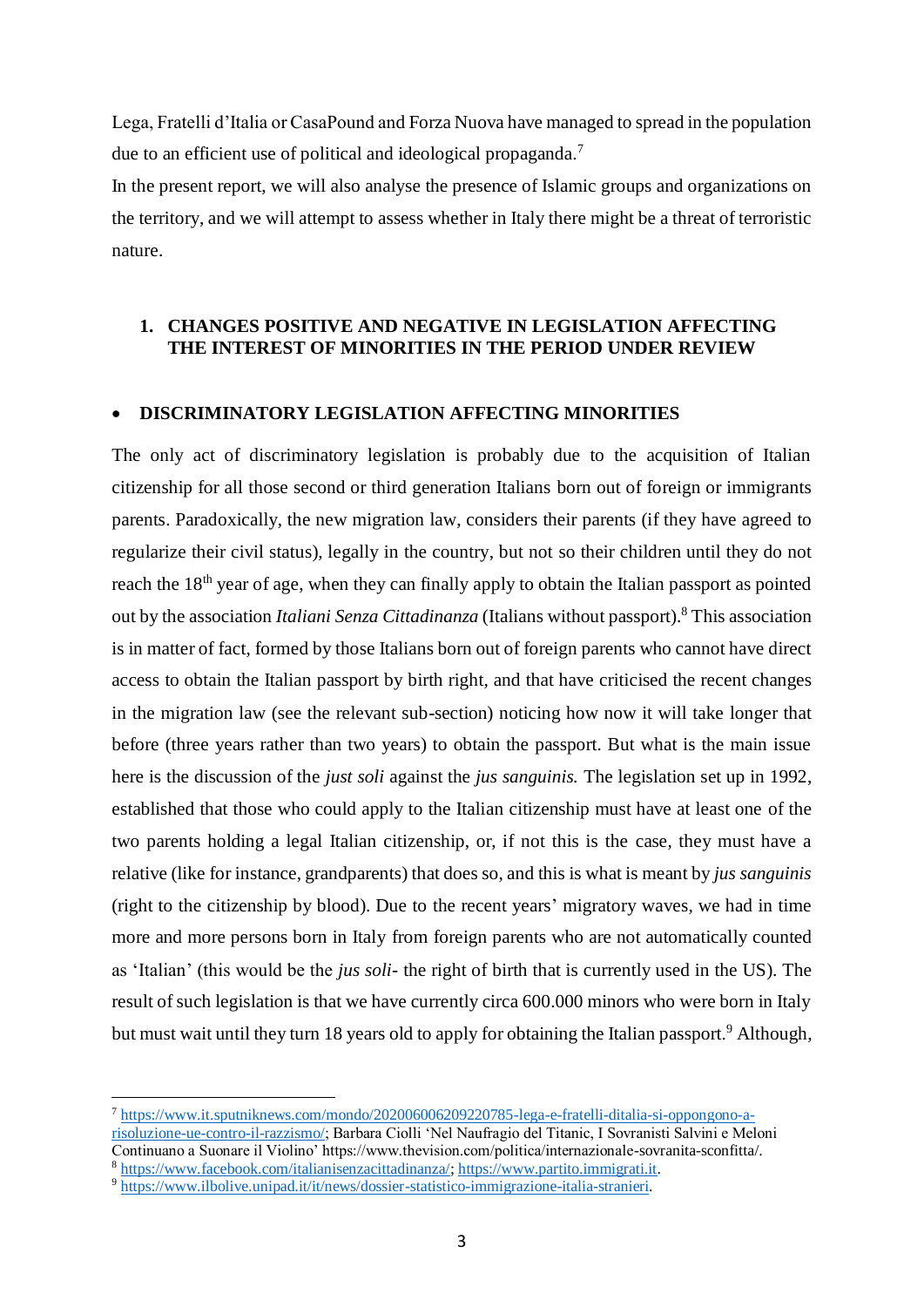the legislation and the following reforms made (the last in order of time, in October 2020), there are people who are still waiting for a response from the Italian authority whether or not their application was successful.<sup>10</sup>The delay by the state bureaucracy to comply with the hundreds of application for the Italian citizenship for those who were born in Italy but not from Italian parents, is maybe one of the worse discrimination that can be detected in a society already discriminatory towards ethnic minorities and that has not been able, although the recent amendments made to the current migration law, to solve the eternal conundrum of a different a diverse generation of 'Italians for the third millennium'.

#### **IMPROVEMENT OF ANTI-DISCRIMINATORY LEGISLATION**

In Italy, when discussing the anti-discriminatory legislation, there are several categories that we need to include. Starting with the linguistic and ethnic minorities, we can say that are present already several historic linguistic and ethnic minorities living on the territory. Those are the long-term well-established minorities of French, German, Slovenian (mainly in the north of the country) communities, and the Arberëshe (Albanian), Greek minorities (living predominantly in the south). The most recent linguistic and ethnic minorities are the Muslim community, result of the migratory waves of the last forty years predominantly from the Maghreb region of north Africa, together with African sub-Sahara migration, and the Asian migration (India, Pakistan, Bangladesh, and China) in the last thirty years.<sup>11</sup> The improvement we can see in matter of anti-discriminatory legislation is related to the right to citizenship with the recent reform of the 2018 'Salvini-law' and 'Salvini-bis' approved in October 2020, that reduces the period between the application for the Italian citizenship to the actual obtaining it, to three years, while previously it was between 24 and 48 months, although as already mentioned above, there have been some critics because overall all the time of application is three years in matter of fact.<sup>12</sup> The latest reform of the acquisition of the Italian citizenship confirms what it had been established in the previous legislation, i.e., the withdrawal of the citizenship only in case of terrorism or in case of court sentence within the Italian criminal law and it is *de facto* a further amendment to the previous legislation on this matter. <sup>13</sup> The criteria for being eligible to apply for the Italian citizenship are now the following:

<sup>10</sup> [https://www.agora.hostwriter.org/article/andrea-milluzzi\\_blood-and-soil-the-right-to](https://www.agora.hostwriter.org/article/andrea-milluzzi_blood-and-soil-the-right-to) be-italian.

<sup>11</sup> https://www.ispionline.it/it/pubblicazione/fact-checking-migrazioni-e-covid-19-

<sup>27058?</sup>gclid=Cj0KCQiAfz=BRDjARYcAEELyGL4vlRQrur6c46giP2TznVcKR7beRTwIIWdS..

<sup>12</sup> https://www.interno.gov.it/it/temi/cittadinanza-e-altri-diritti-civili/minoranze.

<sup>&</sup>lt;sup>13</sup> Gazzetta Ufficiale, No. 281, 3<sup>rd</sup> December 2018.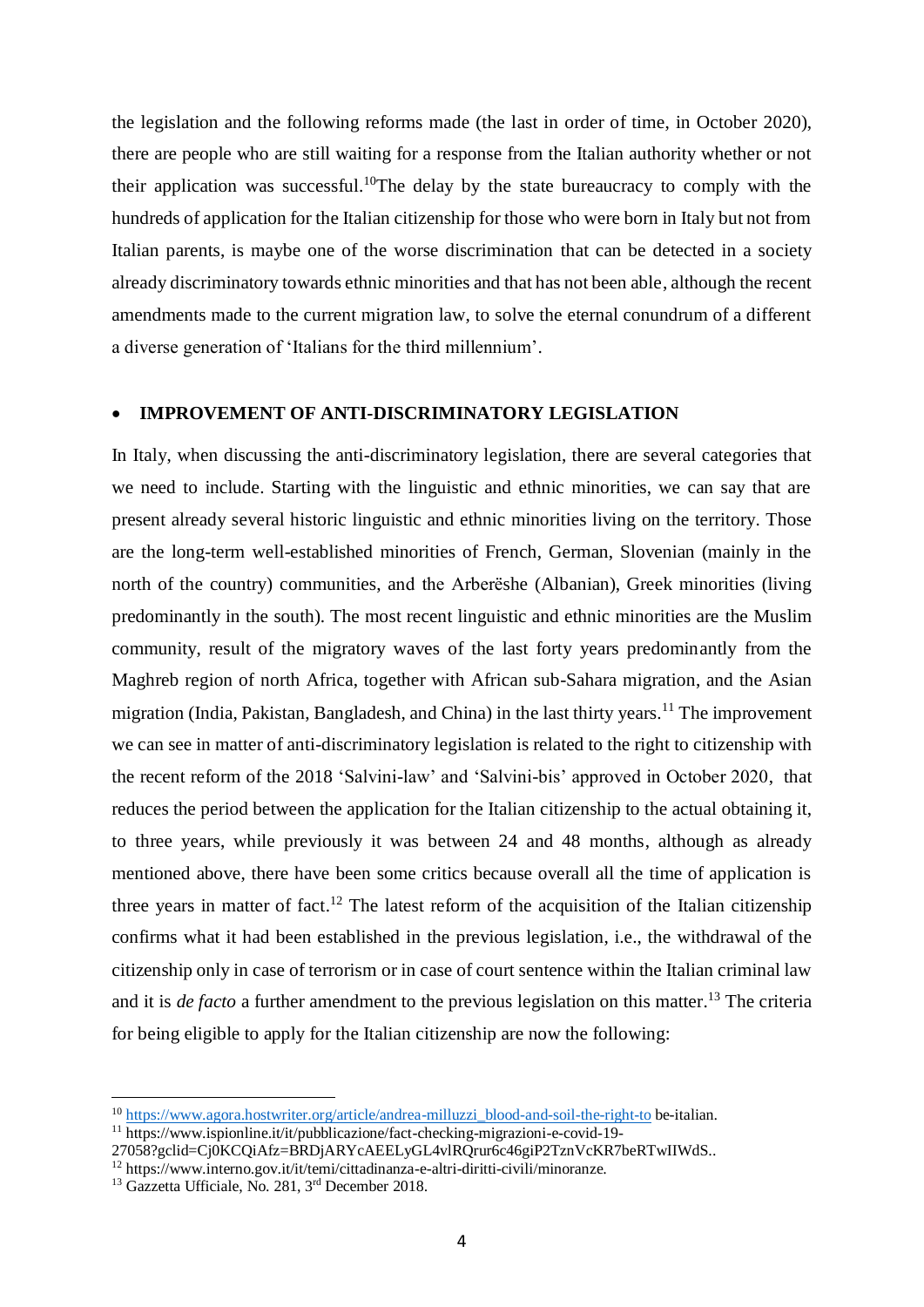- By birth right (it is possible to apply once the person reaching 18 years of age
- By adoption
- By marriage
- By residency
- By special merits

The first point is quite controversial as already illustrated in the previous sub-section of the present report, and sees still quite a strong civil right social campaigning in order to change it. The right to citizenship is still a controversial point in the political debate with parties like the Lega and Fratelli d'Italia strongly opposed to the idea of facilitating the regularization the position of immigrants and other foreign and ethnic minorities. This makes complicated and oftentimes difficult for the more liberal political forces to succeed in a complete renewal and revision of the legislation on this matter. In the last decade, there has been a progressive worsening of the perception of the foreign or migrant in the collective imagination of the Italian populace, which has implied also the popularity and political success of the far-right parties and movements, and an increase of intolerance and prejudice against the minorities living in Italy. In such climate, any change or amendment made to the previous legislation in matter of migration and minorities rights has progressed slowly and by small steps in order to avoid a popular uprising on this issue. Another minority often discriminated is the LGBT community whose representatives have been attempting to lobby the authorities and the public opinion for have recognised their rights and dignity. The LGBT community still is awaiting from the Italian authorities the completion of the so-called 'Legge Cirinná' of 2016 which, in matter of fact, regulates homosexual couples. In reality, Italy is the  $35<sup>th</sup>$  over 49 European countries where LGBT's rights are barely acknowledged. And while in 16 European countries both marriage and civil union enjoy the same rights, in Italy, the two civil rights are not necessary overlapping.<sup>14</sup> This indicates still a high level of civil discrimination for the LGBT minority that barely can enjoy the same rights of hetero-sexual couples in the same situation. In matter of gender equality and LGBT's rights Italy has still hard work to do.

# **MIGRATION LEGISLATION**

 $\overline{a}$ <sup>14</sup> [https://www.orizzoontipolitici.it/fra-discriminazioni-e-nuovi-diritti-gli-lgbt-in-italia/.](https://www.orizzoontipolitici.it/fra-discriminazioni-e-nuovi-diritti-gli-lgbt-in-italia/)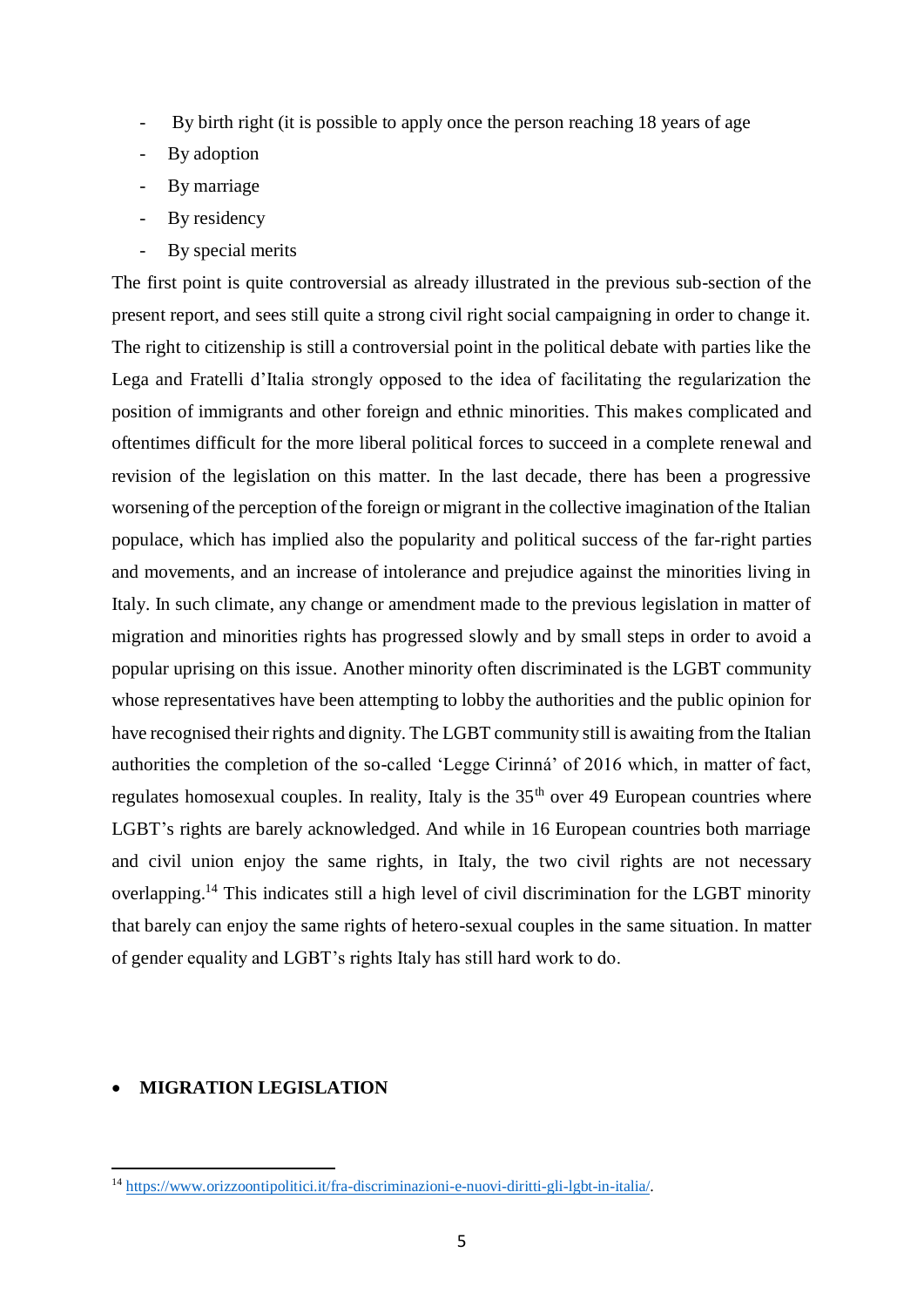While the period 2018-2020 has not seen substantial changes on minorities already legally living in the country, it has undoubtedly seen several changes in matter of legislation particularly on migration. In the year 2018, Matteo Salvini (Lega) as Interior minister, drafted a migration bill on 'security and immigration' that *de facto* heavily penalised migrants and foreigners living in Italy. The same 'Legge-Salvini' (Salvini-Law), underwent further modifications later in the same year 2018, introducing a further rigour in matter of migration to Italy. Changes in the government (Salvini resigned from his position in August 2019), brought the 'Salvini Law' under examination of a parliamentary commission under the supervision of the new Interior minister, Luciana Lamorgese. On  $5<sup>th</sup>$  and  $6<sup>th</sup>$  October 2020, a new legislation in matter of migration has been introduced, the so called NADEF<sup>15</sup> making substantial amendments to the 'Salvini laws', although some of the previous legislation has been maintained as observed by some critics. The current government approved a law-decree following the prime minister Giuseppe Conte's and the newly appointed Luciana Lamorgese's proposal to make some changes to the previous legislation. But what has actually changed? The most substantial changes concern two aspects of the previous regulations in matter of migration. The first aspect is the one concerning international protection; the second instead, the rescue at the sea. Regarding the first point, the new decree introduces the norm which states it is forbidden to expel or reject anyone whose deportation back to the provenience port, could cause for them high risk of undergoing inhumane and degrading treatment, or violation of his family and individual's life. This is an important step forward considering that the previous Salvini-Law and the following Salvini-bis, would contemplate the expulsion and deportation from the country only if there was a proven risk of torture for the subject. But another important change in positive is the conversion of visas, namely, that legal procedure according to the which the foreign citizens legally living in Italy, can apply for a different type of visa from the original one they once applied when arrived in the country. On this point, the new immigration law contemplates that could be converted in working visa all those visas previously agreed for religious reasons, special protection, for the acquisition of the citizenship, for sport activities or artistic, or for assisting under-age subjects.

It has been created a new system of Welcoming and Integration, which should be organized on two levels: 1) the first level for those seeking international patronage; 2) the second level dedicated to those who already are legal visa holders but with further integration services. In

<sup>15</sup> NADEF is an acronym to indicate the following: 'NOTA DI AGGIORNAMENTO DEL DOCUMENTO DI ECONOMIA E FINANZA' (my transl.: Upgrading Note of the economy and finance document).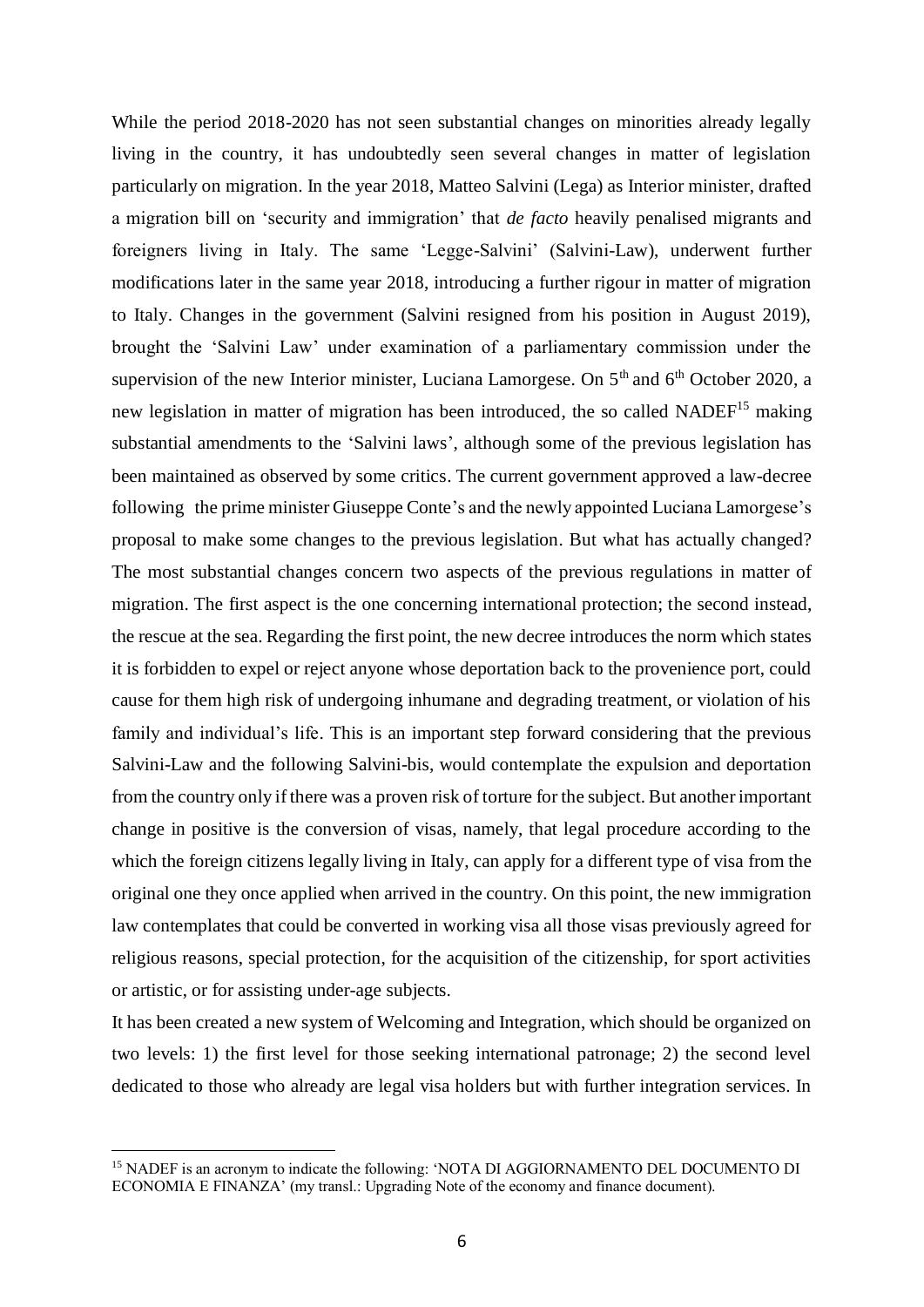matter of fact, as it has been observed, we have again centres now called SIPROIMI ex SPRAR.<sup>16</sup> This time, however, the SIPROIMI<sup>17</sup> have become *de facto* new structures known as SISTEMA DI ACCOGLIENZA E INTEGRAZIONE (System of Welcoming and Integration). The last point stressed in the new decree on immigration deals with the methods of punishment for those who illegally smuggle immigrants and asylum seekers into the country. According to the previous 'Salvini-Law' and 'Salvini-Bis', those responsible for human trafficking were heavily fined and legally sanctioned; the new decree, introduce for such activity, fines between 10.000 and 50.000 euro and 2 years imprisonment making it *de facto* a crime. This change affects negatively above all the NGOs which have been rescuing at sea many immigrants escaping from Africa, because being rescued by Italian vessels, not always happens.

The data of 2020 IDOS report tell us that in Italy have entered almost 70000 migrants against people already present in the state immigration centres which were in the number of 84.445 in June 2019. However, it must be pointed out that although we have lesser arrivals of immigrants, it has augmented the number of irregular or illegal immigrants in the territory. According to these official data on immigration issued by the Italian authorities, <sup>18</sup> at the end of the year 2018 the number of illegal immigrants in Italy was of 562.000 unities, in the following two years (2019-2020), also because of the Salvini-law, the number of irregular immigrants had grown of 120.000-140.000 unities, reaching the number of 610.000 at the end of 2019. The IDOS report above cited also report that by the end of 2020 (June) the irregular or illegal immigrants can be reaching the number of 700.000. The report also adds that it has been an amnesty for 220.500 foreign workers in the summer of 2020 in order to legalize the presence of immigrants on Italian territory, the majority of which were in the domestic work sector. However, only a small number involved in the black work-market of the agricultural sector has actually came forward to be legalized.<sup>19</sup>

The chart below shows how the number arriving in Italy has decreased noticeably in the last two years (2018-2020). The reasons can be multiple as increased control on the Italian border of the Mediterranean Sea by the Italian authorities and by the application of the 'Salvini-Law' and the 'Salvini-bis', which in several occasions, denied access to NGOs vessels with migrants

<sup>&</sup>lt;sup>16</sup> SPRAR is an acronym indicating the following: SERVIZI per la PROTEZIONE dei RICHIEDENTI ASILO e dei RIFUGIATI (my transl.: Services for the Protection of Asylum Seekers and Refugees).

<sup>&</sup>lt;sup>17</sup> SIPROIMI is an acronym indicating the following: System of International Protection and for Un-Accompanied Minors.

<sup>18</sup> DOSSIER STATISTICO IMMIGRAZIONE E CENTRO STUDI E RICERCHE IDOS 2020.

<sup>&</sup>lt;sup>19</sup> https//www.intersos.org/dossier-statistico immigrazione-2020-contributo-intersos/.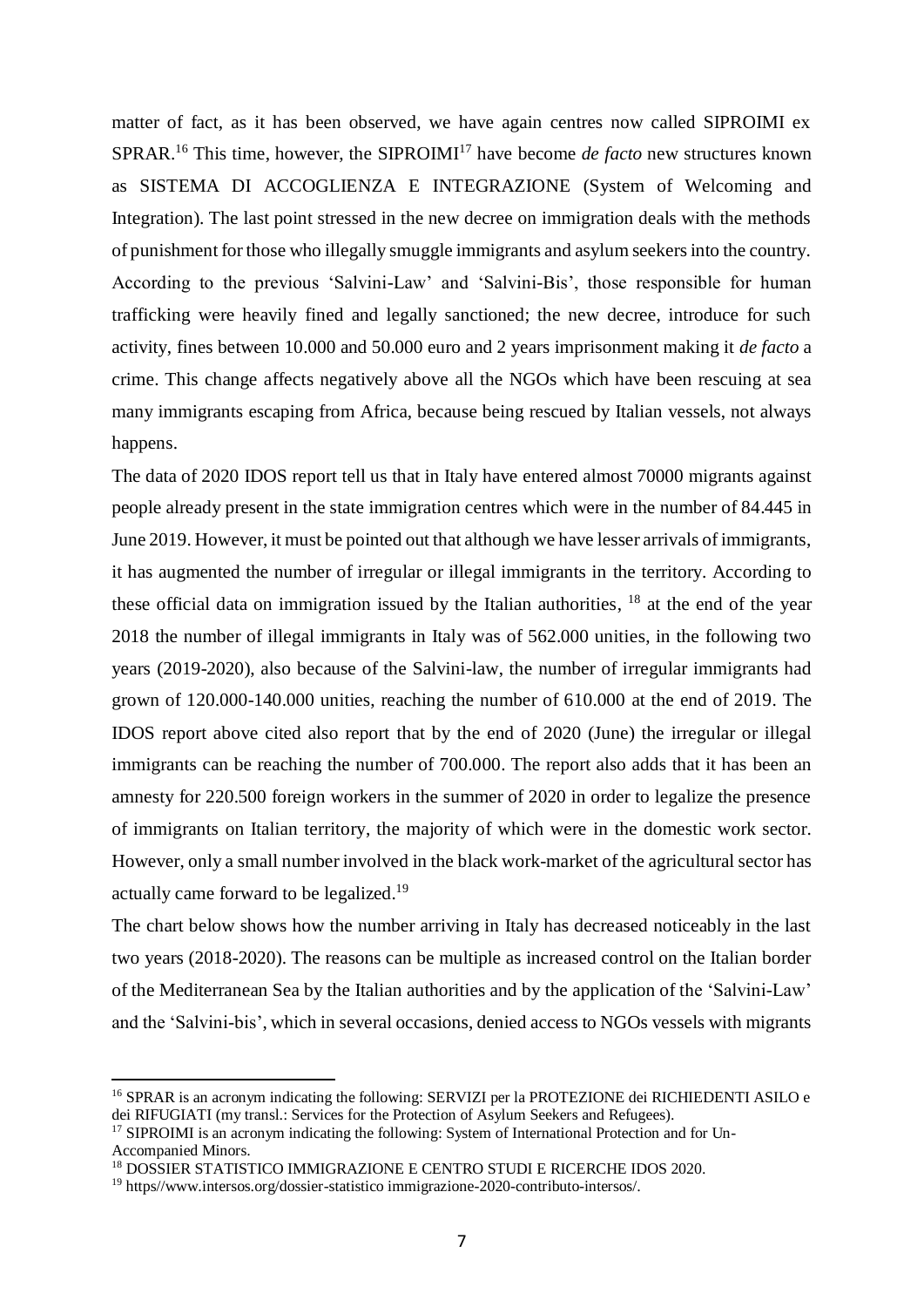on board. One case in particular, the 'Gregoretti case' has seen the previous Italian interior minister, Matteo Salvini, in court recently for breaching of international law and violation of human rights. He has been found guilty on both accounts.<sup>20</sup>

| <b>YEAR</b>        | Immigration    | <b>Arrivals</b> | <b>Total</b> |
|--------------------|----------------|-----------------|--------------|
|                    | <b>Centres</b> |                 |              |
| 2018               | 120.000        | 23.370          | 135.858      |
| 2019               | 80.000-100.000 | 11.471          | 91.424       |
| <b>2020 (June)</b> | 50.000-80.000  | 6.812           | 84.445       |

**NUMBER OF FOREIGNERS ARRIVED IN ITALY (2018-2019)**

# **NUMBER OF FOREIGNERS RESIDENT REGULARLY IN ITALY 2018-2020**

| Romania            | 1.207.919 |
|--------------------|-----------|
| <b>Albania</b>     | 440.854   |
| <b>Morocco</b>     | 432.458   |
| China              | 305.089   |
| <b>Ukraine</b>     | 240.428   |
| <b>Philippines</b> | 169.137   |
| India              | 161.101   |
| <b>Bangladesh</b>  | 147.872   |
| Egypt              | 136.113   |
| <b>Pakistan</b>    | 127.101   |

# **LEGISLATION AIMED AT COMBATING HATE CRIMES**

Unfortunately, in Italy the jurisprudence does not contemplate a specific and *ad hoc* legislation aimed at combating hate crimes. In general, the police forces called to solve hate crimes, use the definition of 'hate crime' of bodies like the OIHIDIR and the OSCE. The only piece of legislation that can be considered aimed at combating hate crime is the 'Legge Mancino' (Mancino Law) and it is specific for apology of fascism, which in Italy is a crime. With these premises, it is difficult for the Italian authorities intervene with measures of law enforcement, and often, they can intervene only if the 'hate crime' component is additional to an action that instead is considered crime by the Italian law (for instance, to physically assault somebody). In addition, it must be said that in many occasions, hate crimes episodes are under-reported

<sup>20</sup> Annalisa Camilli 'Tutto Quello che C'è' Da Sapere sul Caso Gregoretti'

https://www.internazionale.it/notizie/annalisa-camilli/2020/02/12/salvini-gregoretti-da-sapere.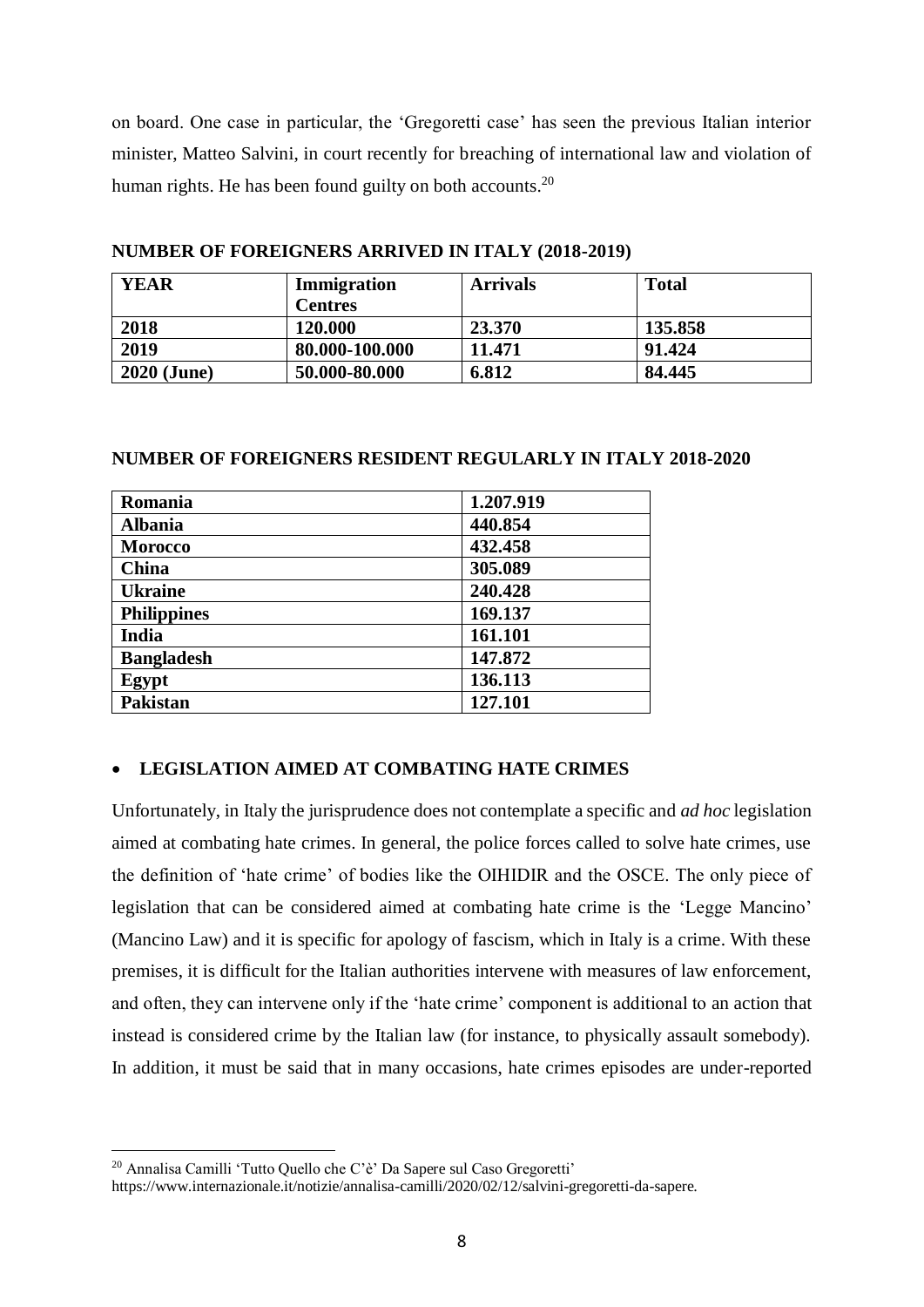and thus, the Italian police cannot either intervene or report the crime in question.<sup>21</sup> Different is the case for the hate speech instead. Here the Italian legislation seems to be more structured. Following the Recommendation (97)20 of the European Council of Ministers, with the expression 'hate speech' is intended any form that would incite racial hate, xenophobia, anti-Semitism and other forms of hate based on aggressive nationalism. However, the legal tool used by the Italian authorities to contrast the hate speech crime is the article 604 bis (ex artic. 3l.654/75) which punishes hate speech as 'propaganda and the instigation to crime on account of racial, ethnic, or religious discrimination'.<sup>22</sup>

# **2. LAW ENFORCEMENT PRACTICES AFFECTING MINORITIES. EXAMPLES FROM THE PERIOD UNDER REVIEW**

In theory, the application or enforcement of the law should not be discriminating the minorities, as the legislative institutions, and the police forces are clear that all citizens are equal before the law. However, there have been situations and cases where the law enforcement has created discrimination especially when directed to representatives of minorities. After the killing of George Floyd in the US, and that has triggered the civil rights movement *Black Lives Matter*, there have been questions on whether also the Italian law enforcement could somehow affect minorities. On this issue, Rachel Nield, representative of the NGO *Open Society Justice Initiative* has declared that 'it is impossible to quantify the number of people discriminates or brutalised by the police forces, because we do not have a consistent recording of such abuses, or of the ethnicity of the victims.<sup>23</sup> From the latest data, only Great Britain does record possible racial abuses within its files and ranks. Therefore, it is often difficult to provide data or examples because either the abuse is not recorded officially by the police forces, and because most of the time, the victims do not report it. However, when looking at the law enforcement practices affecting minorities, maybe the most common practice is the police profiling that affects always negatively representatives of ethnic minorities especially.

According to the report 'Being Black in the EU, large numbers of people of African descent who are stopped by the police say they experience racial profiling, an unlawful practice that undermines their trust in law enforcement authorities. One quarter (24 %) of all persons of African descent surveyed were stopped by the police in the five years before the survey. Among these, four in 10 characterised the most recent stop as racial profiling (41 %). Another one in

<sup>&</sup>lt;sup>21</sup> https://www.poliziamoderna.poliziadistato.it/articolo/3535e186033b0f9d263164252.

<sup>&</sup>lt;sup>22</sup> Ibid. https://www.poliziamoderna.poliziadistato.it/articolo/3535e186033b0f9d263164252.

<sup>23</sup> [https://www.it.euronews.com/2020/06/04/anche-le-polizie-europee-hanno-un-problema-di-profilazione](https://www.it.euronews.com/2020/06/04/anche-le-polizie-europee-hanno-un-problema-di-profilazione-razzialee-discriminazione)[razzialee-discriminazione.](https://www.it.euronews.com/2020/06/04/anche-le-polizie-europee-hanno-un-problema-di-profilazione-razzialee-discriminazione)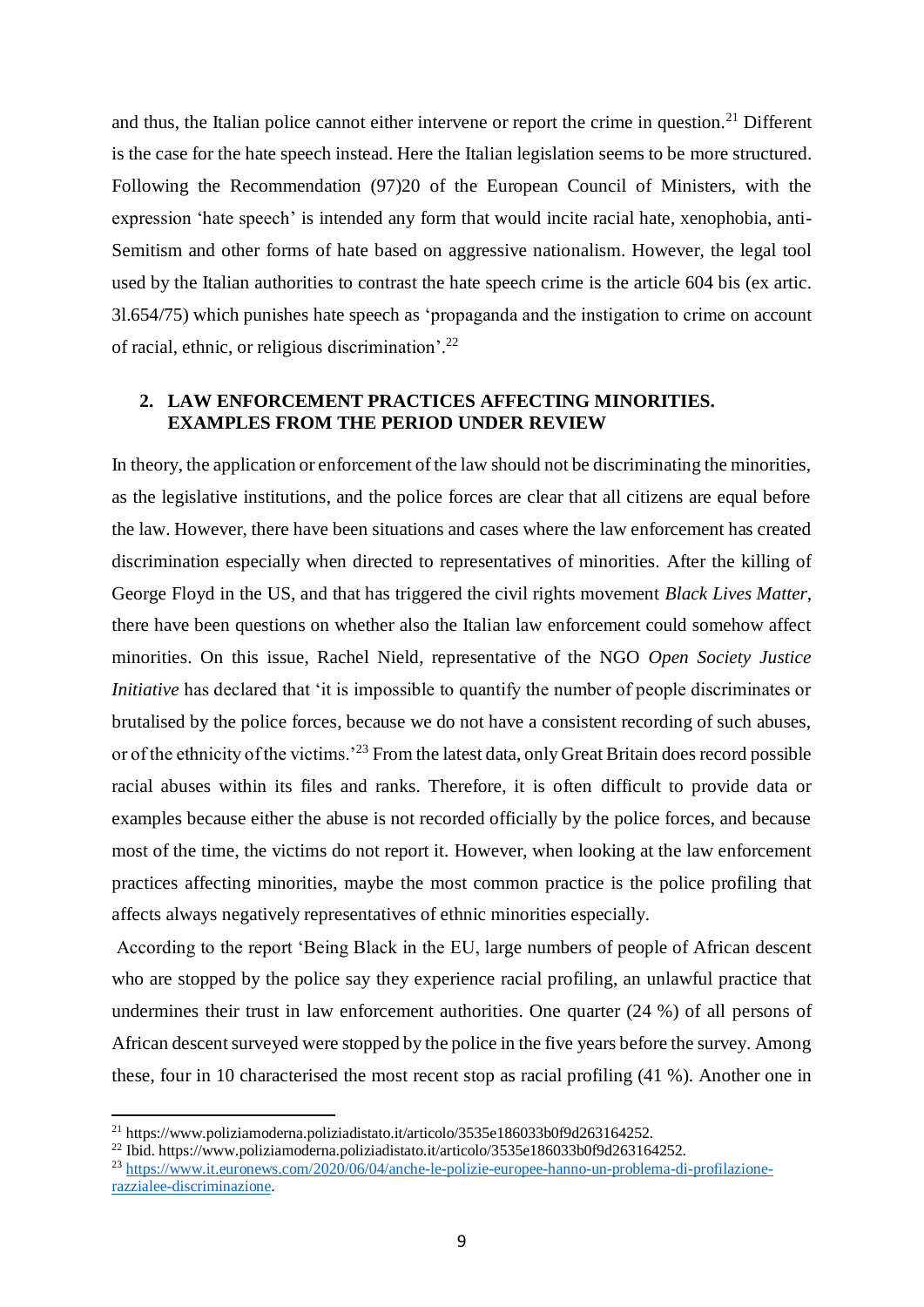10 respondents (11 %) were stopped by the police in the 12 months before the survey, with four in 10 among them characterising the last stop as racial profiling (44 %). Men are three times more likely to be stopped (22 %) than women (7 %), and they are more likely to consider the most recent stop as racial profiling (44 %) compared to women (34 %). Overall, respondents rate their trust in the police at 6.3 on a scale from 0 to 10, where 0 means 'no trust at all' and 10 indicates 'complete trust'. The lowest average level of trust in the police is found among respondents who consider the most recent police stop they experienced as racial profiling (4.8). Profiling involves categorising individuals according to personal characteristics, which can include racial or ethnic origin, skin colour, religion or nationality. For more on profiling, see FRA's guide on Preventing unlawful profiling today and in the future (to be published in December 2018). The practice is commonly and legitimately used by the police to prevent, investigate and prosecute criminal offences. However, racial profiling is discriminatory and unlawful. Such profiling is defined as the 'use by police, with no objective and reasonable justification, of grounds such as race, colour, language, religion, nationality or national or ethnic origin in control, surveillance or investigation activities', as outlined in General Policy Recommendation N°11 of the Council of Europe Commission against Racism and Intolerance.<sup>24</sup>

### **DISCRIMINATORY PRACTICE**

As pointed out in the previous sub-section, it seems that the police profiling is one of the most widespread discriminatory practice when looking at the Italian police forces' action on the territory. The Italian UNAR (Union Nazionale Anti- Razzismo)<sup>25</sup> has been recording for the last ten years possible discriminatory practice often within European projects on this issue. It seems that the social and ethnical category more often object of discriminatory practice is the Roma and Sinti communities.<sup>26</sup> We do not possess specific cases or data to quantify the discriminatory practice occurring at the expenses of minorities because as already stressed in several occasions in this report, often such situations go under-reported or not recorded by the official institutions. It is more of a task left to the several NGOs, that often have different data at disposal. On this point for instance, if we take the recording of discriminatory acts done by the NGO 'Lunaria', we see that in Italy between 2008 and 2020 there have been recorded circa

<sup>&</sup>lt;sup>24</sup> [https://www.fra.europa.eu/sites/default/files/fra\\_uploads/fra-2018-being-black-in-the-eu\\_eu/pdf.](https://www.fra.europa.eu/sites/default/files/fra_uploads/fra-2018-being-black-in-the-eu_eu/pdf)

<sup>25</sup> Translation in English: 'National Anti-Racism Union'.

<sup>26</sup> https://www.gitanos.org/upload/25/30/14-09-22\_Guia\_Servicios\_Policiales\_ITALIANO\_WEB.pdf.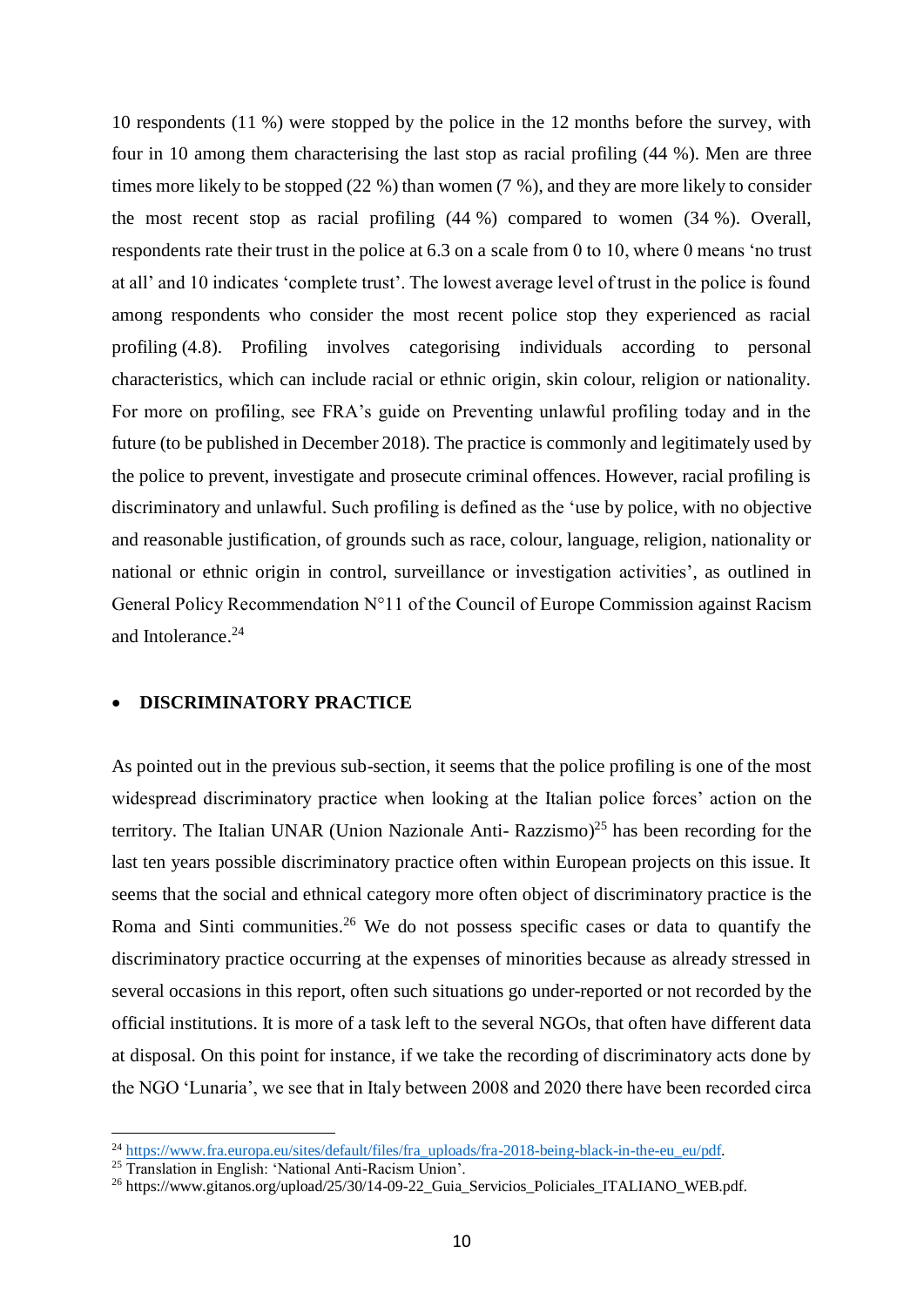7.426 cases of racial discrimination. In regard of law enforcement, most of the cases of discrimination occurred in 2018, when Salvini was minister of the interior. In that year notorious has been the evacuation of a centre in Caserta (Campania region) that left homeless circa 200 immigrants. This was the consequence of an anti-immigration law 132/2018.<sup>27</sup>

Overall, we can conclude that discriminatory acts are still occurring although they are not always recorded by the official institutions, and their collection is often due to the private initiative of human/civil rights organizations that often supply the lack of information that is evident in the official institutions. However, it must be said that the new government in place has started a consistent campaign in order to curb and eventually eliminate any form of discrimination against minorities.

## **ANTI-DISCRIMINATORY PRACTICES**

Italy has participated between the 2019 and 2020, in the several initiatives proposed by international bodies like for instance the European Union, but it has also promoted antidiscriminatory practice and sensitive campaigning against diversity at a national level especially after the 'Willy Monteiro Duarte case' which shocked the public opinion. The case above mentioned is the case of murder for racial motives of a young man (21 years old) of Dominican origins grew up in Colleferro (a small town in the Lazio region). Willy was beaten up to death by four Italians expert in martial arts in September 2020.<sup>28</sup> The event that shocked the public opinion was the futile motivation behind such violence, and the fact that the four Italians published online comments of clear racial hatred soon after, to comment the event. The killing in September of this young man, and the change in the government, have produced a shift at institutional level, and the Italian authorities seems now keener on participate in antidiscriminatory campaigns in matter of legislation, as well as addressing the public opinion's sensitivity on this matter. Among the anti-discriminatory practices undertaken by the current government, there is the possibility also for the immigrants living in the country legally to have access to the so called 'reddito di cittadinanza' (citizenship income), a monthly benefit that Italians un-employed or with a low income have right to. This is a big step forward in matter of equality between the different social and ethnic groups living in the country. It seems that at the institutional level, the situation is improving in the last year (2019-2020).

 $^{27}$  https://www. Lunaria.org/il-razzismo-nel-2018-online-il-nostro-nuovo-focus.

<sup>28</sup>https://www.roma.repubblica.it/cronaca/2020/09/08/news\_ragazzo\_ucciso\_a\_colleferro\_si\_valuta\_l\_aggravant e\_razziale-266573802.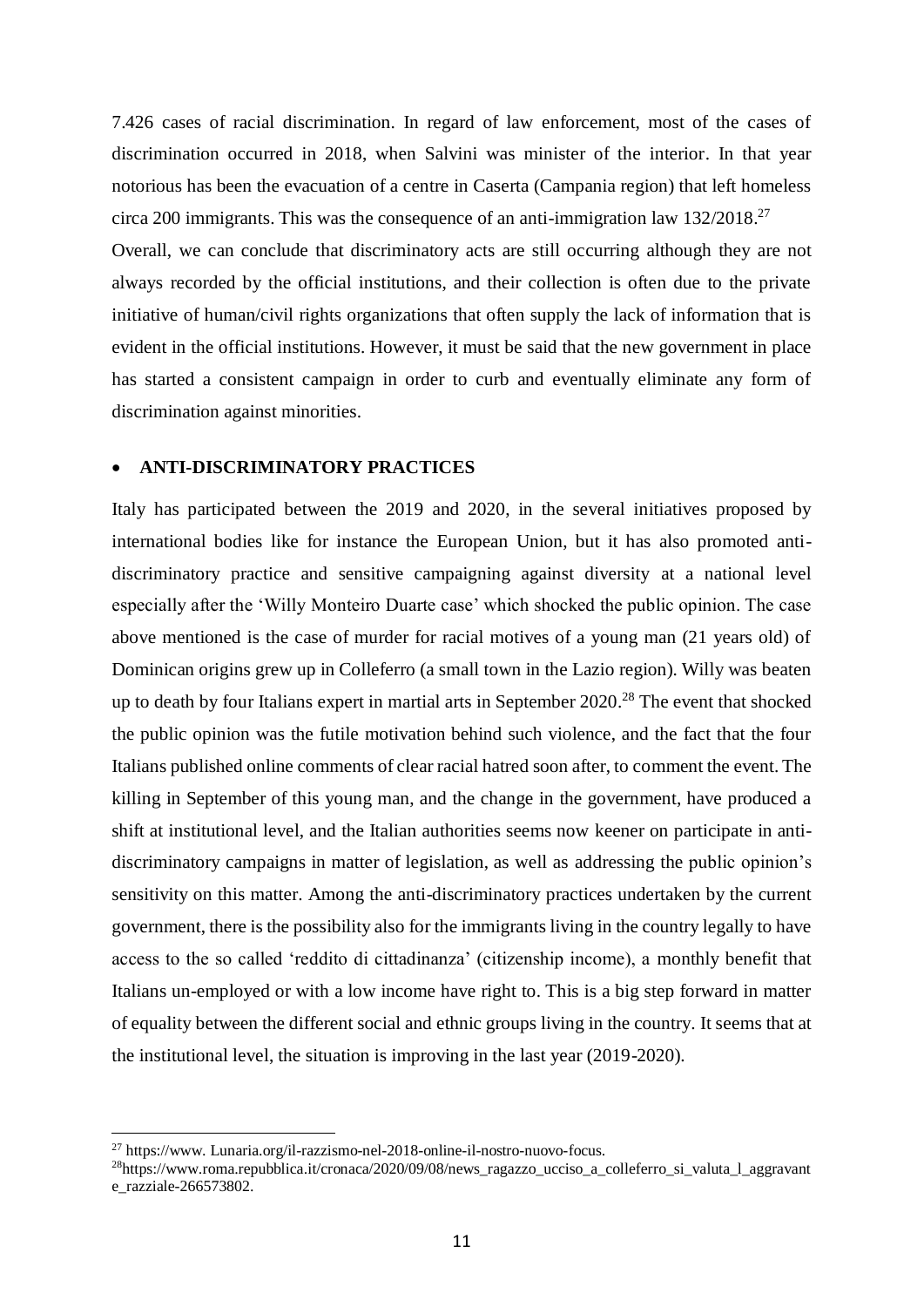#### **FIGHTING HATE CRIME**

In fighting the hate crime, the Italian institutions are joining the initiatives that have been taken in this sense by international organizations as for instance the initiative taken by the European Union.<sup>29</sup> This is five years plan (2020-2025) that, as it can be read in the report issued, is addressing specifically the problem of hate crime in Europe, and Italy being a European member state, has committed to join the plan to fight effectively the widespread racial prejudice so common in Italy in the last decade. Other initiatives to fight hate crime have been taken by NGOs like LUNARIA since 1996 engaged in denouncing cases of hate crime in Italy, and involved in promoting tolerance and inclusiveness on the territory.<sup>30</sup> But, a special mention in fighting hate crime should be for the Vatican. During the current pontificate of Pope Francis, I, the religious institution has been soon vocal on the problem of racism, discrimination, and hate crime in the country often in open confrontation with far-right parties and movements. The Pope seems indeed often the sole public figure that openly take the position of fighting the hate crime.<sup>31</sup> The sensitivity campaign against hate crime has been quite central in the period under examination, and especially after the case of the young Dominican assassinated in September 2020 (as mentioned in the previous sub-section), other public figures like the Senator Liliana Segre, Holocaust survivor, has championed with several public initiatives and interviews, the fight against the hate crime receiving repeated death threats by far-right groups and sympathizers.<sup>32</sup> It must be said, however, that also the school system is promoting the fight of hate crime and inclusiveness now that many more Italian pupils and secondary school students are of different or mixed cultural and ethnic background.

Overall, there are some initiatives that seem to go in the right direction in changing public opinion's feelings towards minorities. But this is just the beginning, the process of inclusion and tolerance has just started, however, as better explained in the following sub-section, the hate crime cases seem to have augmented in the period 2018-2020, compared to the previous years.

<sup>&</sup>lt;sup>29</sup>[https://www.ec.europa.eu/info/sites/info/files/a\\_union\\_of\\_equality\\_eu\\_action\\_plan\\_against\\_racism\\_2020\\_202](https://www.ec.europa.eu/info/sites/info/files/a_union_of_equality_eu_action_plan_against_racism_2020_2025_it.pdf) [5\\_it.pdf.](https://www.ec.europa.eu/info/sites/info/files/a_union_of_equality_eu_action_plan_against_racism_2020_2025_it.pdf)

<sup>30</sup> https://www.lunaria.org/immigrazioni-e-antirazzismo/.

<sup>31</sup> https://www.agensir.it/quotidiano/2019/11/15/papa-francesco-a-penalisti-no-a-cultura-dello-scarto-e-dellodio-vigilare-ricompaiono-emblemi-del-nazismo.

<sup>32</sup> https://www.bbc.co.uk/world-europe-50329597.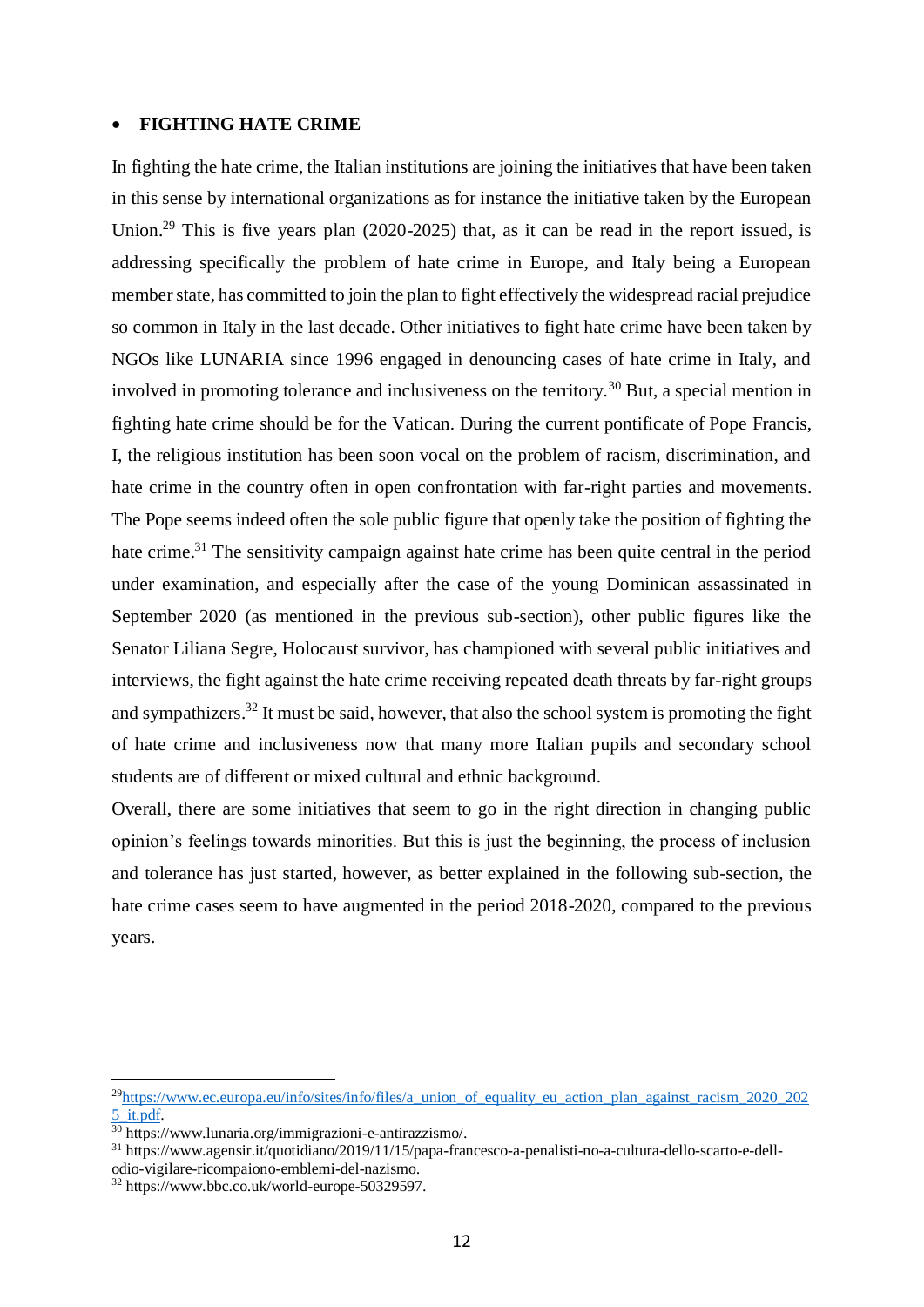# **PREVENTIVE MEASURES AGAINST THE SPREAD OF EXTREMISTS VIEWS IN CERTAIN SOCIAL GROUPS AGAINST THE FINANCING OF TERRORISM AND RADICAL GROUPS. ETC.**

Italian authorities tend to maintain control over the spread of extremist views, and for on this specific issue, in Italy there is a specific police department, the DIGOS (political police) that has been active in this sense since the 1970s because of the political terrorism that the country endured between 1970s and 1980s. The preventive measures taken in order to avoid the spread of radicalism or the financing extremist groups are those contemplated by the anti-mafia measures adopted in an update of the legislation on this matter occurred in 2015. On this occasion, more legislative powers have been given to the anti-mafia attorney general that has become also responsible for the monitoring of possible terrorist activities on the territory. As consequence, the intelligence and the special anti-mafia police departments have been potentiated in order to face a possible insurgence of radical groups and terrorism. As already explained in the relevant sub-sections of the present report, the presence of Islamic radicalism is relatively low. However, the legislation updated in 2015 and now in place for the monitoring, control, and preventing activities of the police departments and intelligence on the territory seem to enough to prevent the spreading of extremism and terrorism activities on the territory.<sup>33</sup>

# **CRIMINAL PROCEEDINGS**

 $\overline{a}$ 

It has been stressed in many occasions in this report that in Italy the emergency of jihadism seems to be less relevant than in other European countries like for instance, France or Great Britain. However, in the period under investigation (2018-2020), there have been some cases of Islamic radicalism in Italy as well. The Italian political police department have investigated cases of proselytism and spreading of violence ideology with terroristic ends, looking specially at certain areas in the north of country, where the concentration of Muslim population is higher. In several cases we are looking at Italian converted to Islam, and enrolled into fringes of the ISIS to be foreign fighters in Syria, or Muslim largely coming from the Maghreb region. In the next sub-section, we will look at the convictions given by the Italian authorities for these specific cases of Islamic radicalism and terrorism on Italian soil. On this aspect, however, it should also be mentioned the neo-Nazi radicalism and terrorism with some episodes that the Italian police have ascribed to terrorism charges. The peculiarity of this type of far-right terrorism is that there is a strong absence on the territory, and a strong presence on internet.

<sup>33</sup> [https://www.archiviodoc.dirittopenaleuomo.org/d/3851=approvata-definitivamente-dal-senato-la-legge-di](https://www.archiviodoc.dirittopenaleuomo.org/d/3851=approvata-definitivamente-dal-senato-la-legge-di-conversione-del-decreto-legge-antiterrorismo)[conversione-del-decreto-legge-antiterrorismo.](https://www.archiviodoc.dirittopenaleuomo.org/d/3851=approvata-definitivamente-dal-senato-la-legge-di-conversione-del-decreto-legge-antiterrorismo)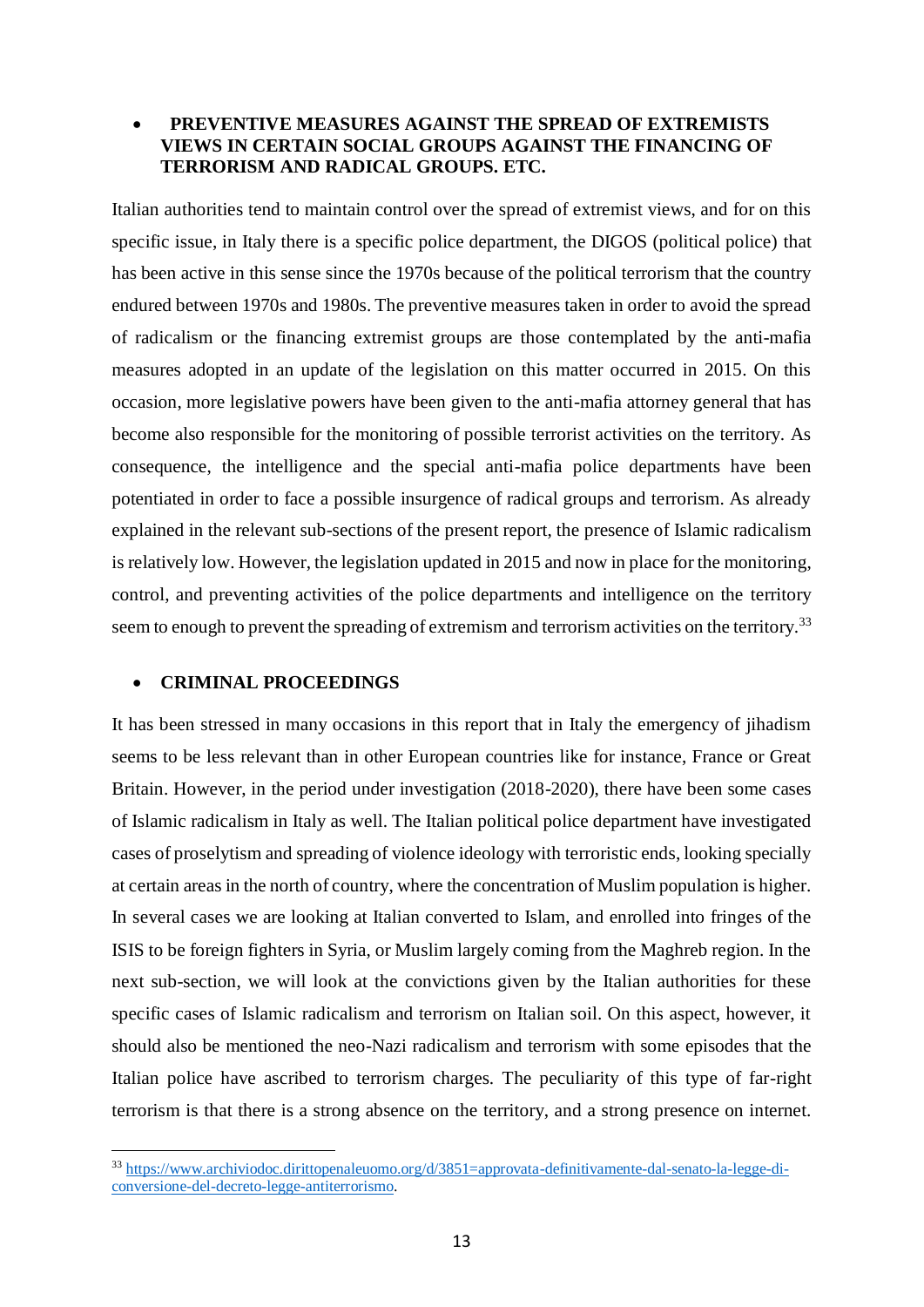Many are the groups that also in Italy, as well as worldwide, have joined the white supremacists and preach a 'theory of the race' or plan terrorist attacks against the Italian Jewish and Muslim minorities. In most of those cases, the neo-Nazi terrorists use the 'lone wolf' tactics that is also used in the Islamic radicalism. On 3 February 2018, Luca Traini, an Italian ne-Nazi, opened fire shooting at random and wounding 8 people of African origins in the city of Macerata, Marche region. Arrested immediately by the police, he declared that 'he felt to act on behalf of Pamela Mastropietro, a young girl of 16 years old killed by a group of Nigerian drug-dealers. In the summer of 2020, (9 July) in the city of Turin, the DIGOS has sequestered neo-Nazi material and foiled a terrorist attack against immigrants, and discovered an illegal armament traffic involving the following far-right associations: Forza Nuova, and *Legio Sub-Alpina*. On the same day, but in Rivanazzano Terme (Pavia), the police have found a rocket, war weaponry, and Nazi-fascist propaganda material. Siena, 12 November 2019, the police was able to foil a terrorist attack by a far-right group and managed to sequester again, war-weaponry and 530 grams of TNT, 760 grams of gunpowder plus a device that could modify guns in order to create a silencer, and electronic devices apt to intercept the police radio communications.<sup>34</sup> As can be seen, the extremism and threat of terrorism in Italy has a double-face: radical Islamism and far-right extremism.

#### **CONVICTIONS**

The convictions that we have seen in the time window under consideration (2018-2020), are related to some representatives of Islamic terrorism and neo-fascist extremism. It must be considered, however, that the Italian Justice system is very lengthy and bureaucratic though. Regarding the Islamic extremism and radicalism, the DIGOS arrested in March 2018, the jihadist Elmhadi Halili in Turin. Halili has been sentenced to 6 years in prison on terrorism and subversion charges. He is a well-known character to the Italian police for his activity of proselytism and subversion, and for being a ring leader and a recruiter for the ISIS. It also, to be remember the conviction to 6 years in prison of Fatima Sergio, first Italian foreign fighter, most probably now dead in Syria where she went to join her partner. The other conviction for jihadism is for Abderrhaim Moutaharrick, Moroccan but resident in Milan and kickboxing champion, also convicted to 6 years for terrorism charges.<sup>35</sup> On the far-right, people convicted

<sup>34</sup> [https://www.ilfattoquotidiano.it/2020/06/21/estrema-destra-terrorismo-nero-anche-italiano-non-e-solo-su](https://www.ilfattoquotidiano.it/2020/06/21/estrema-destra-terrorismo-nero-anche-italiano-non-e-solo-su-internet-ha-armi-bombe-razzi-e-progetta-attentati-contro)[internet-ha-armi-bombe-razzi-e-progetta-attentati-contro](https://www.ilfattoquotidiano.it/2020/06/21/estrema-destra-terrorismo-nero-anche-italiano-non-e-solo-su-internet-ha-armi-bombe-razzi-e-progetta-attentati-contro)

<sup>35</sup> https://www.osservatorioreact.it/692-2/.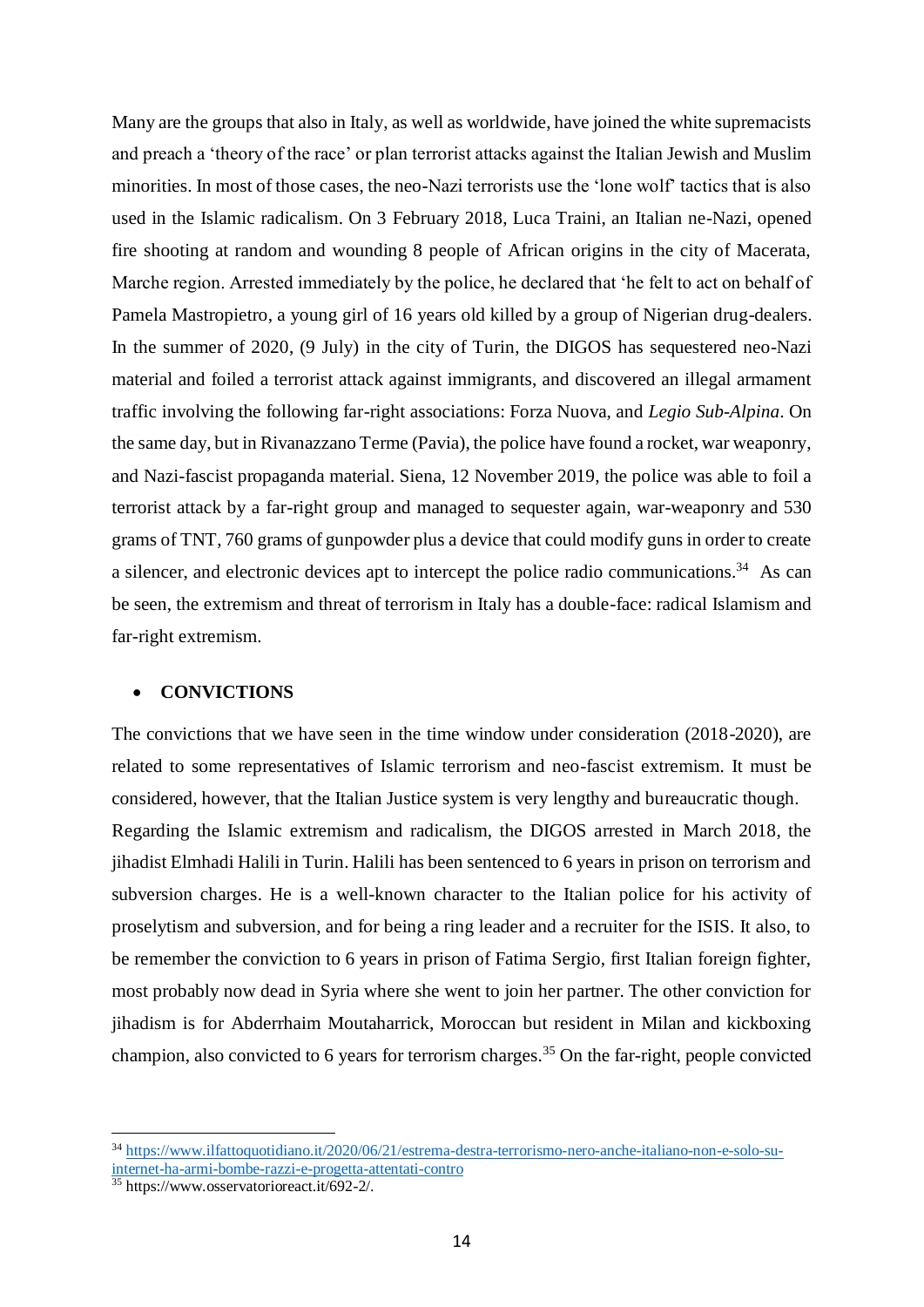on terrorism charges are Andrea Chesi, Marco Alessandro De Caprio, Ercolano Cardinali for apology of fascism (Mancini Law) and terrorism and subversion charges.<sup>36</sup>

# **THE ADEQUACY OF MEASURES TO COMBAT RADICAL MANIFESTATIONS IN SOCIETY, THE RELATIONSHIP BETWEEN RADICAL MANIFESTATIONS ON ONE HAND AND LEGISLATIVE OR LAW ENFORCEMENT ACTIONS OF THE STATE ON THE OTHER.**

The Italian legislative system seems adequate enough to contrast any form of radicalism, and with the latest update of the legislation on this matter in 2015, as already explained above, the situation seems under control. In matter of monitoring the most radical expressions of political or religious thinking, Italy comes from a long tradition being the country at the centre of political terrorism and subversion for almost twenty years between late 1960s and early 1990s. Therefore, the Italian legislative system is already well trained for expressions of radicalism on its territory. Furthermore, the over the years war on the organised crime, especially in the south, has brought forward the creation of special police force departments military trained for a national emergency such as a terrorist or mafia attack. In many occasions, I have mentioned the DIGOS which is a political department specifically trained for the so-called 'political crimes'. The creation of the DIGOS goes back to the period of the 'years of lead'(1970s-1980s), and has never been dis-mantled by the Italian authorities. We can affirm that Italians, general speaking, are monitored on their political ideas and opinions. The presence of the DIGOS has been often criticised because considered a signal of distrust and control by the central authorities on the population's free thinking. Overall, we can conclude that the Italian system of monitoring and of law enforcement on 'ideological crimes' seems adequate to our times, and that the latest changes to the legislation on this matter, have just managed to re-enforce further the system of control on the territory.

# **MEASURES TO SUPPPORT MIGRANTS, NATIONAL AND RELIGIOUS MINORITIES BY THE STATE**

The Italian constitution guarantees the freedom of cult (article 19), and therefore, religious minorities are protected and allowed by the Italian authorities, and by the Italian law, to worship

<sup>36</sup> https://www.ilfattoquotidiano.it/2020/06/21/estrema-destra-terrorismo-nero-anche-italiano-non-e-solointernet-ha-armi-bombe-razzi-e-progetta-attentati-contro…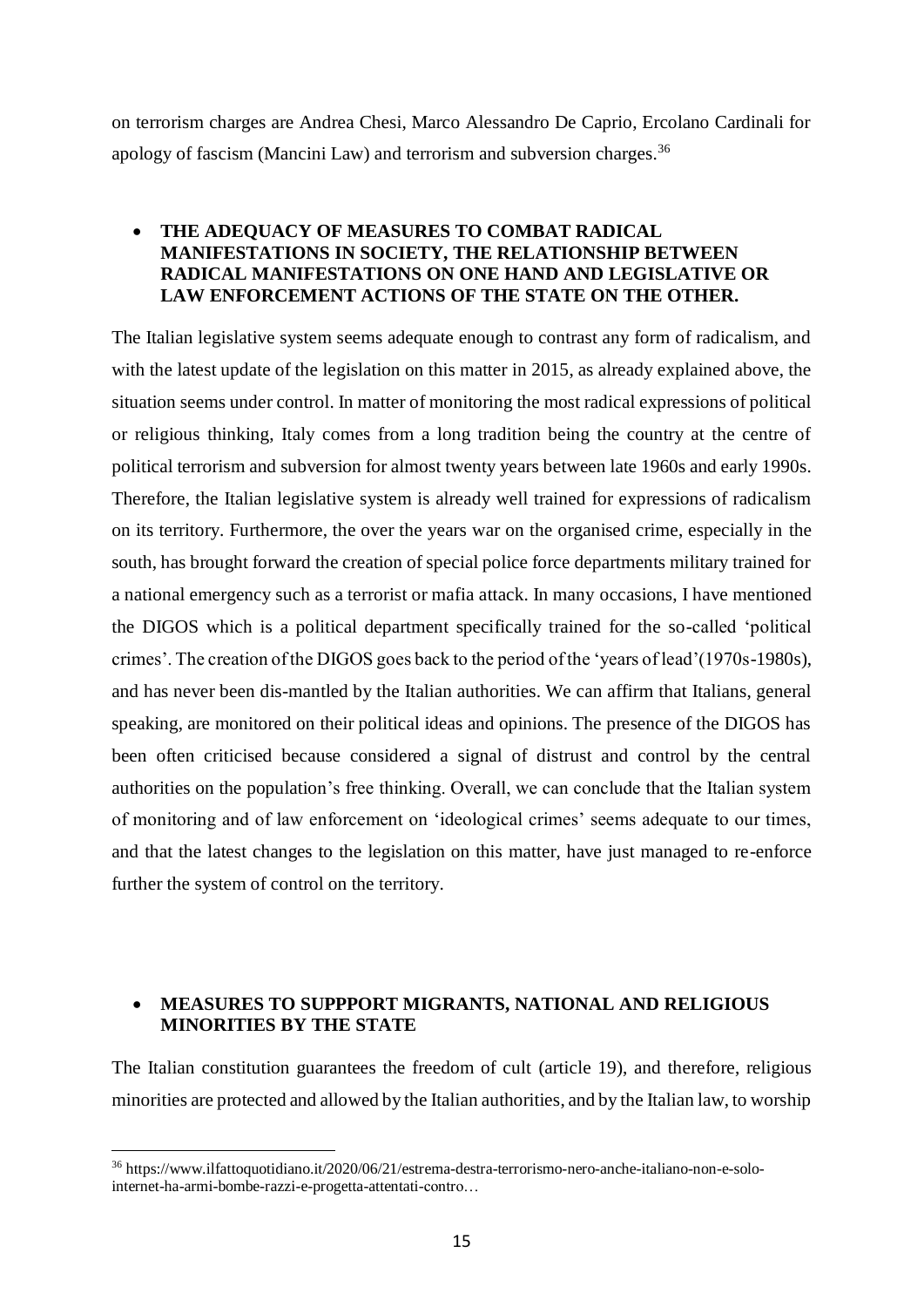freely without any sort of impediment. The support to migrants, has instead undergone to different approaches by the Italian authorities depending on which political forces were in power. Therefore, the year period under consideration (2018-2020) has seen changes, especially after the resignation of Matteo Salvini (Lega). As already explained above, in the relevant sub-section, the migratory law was changed recently (October 2020), and the Italian authorities facilitated further the settlement and legalization of migrants arriving in the country. However, it must be said, that most of the time it is up to NGOs and charities to give a more practical and immediate support to the migrants on the territory, for often the aid coming from the official authorities is slow, disorganised, and not efficient. The creation of other structures or centres where to hold migrants arriving, the SIPROIMI, are not different in matter of fact, of the previous SPRAR structures. And, considering the lengthy process of legalization, people held in those centres, must stay a considerable amount of time before they could consider themselves free to start a new life in Italy. However, it must be said that those structures are not prisons as instead happens to illegal migrants in other countries like for instance, in Great Britain. It could be said that the chaotic situation that often affects the welcoming and settlement of the migrants arriving in the country is due more to disorganization and confusion of the Italian authorities, rather than to the Italian legislation that in many aspects is more liberal and open than the legislation in place in other western democracies on this matter.

# **3. THE ATTITUDE OF SOCIETY TOWARDS IMMIGRANTS, FOREIGNERS, VARIOUS ETHNIC AND RELIGIOUS GROUPS.**

A conference held in Italy in January 2020 on the hate crime and its victims in the country, has pointed out how the xenophobic and racist campaign put into act by the far-right in the previous years, had generated an increase of hate crime according to the data provided by the OSCE and the OSCAD for Italy in collaboration with the Italian police department.

The data available for the years 2018 and 2019 give us a picture of the country where the attitude of the society towards ethnic or religious minorities has dramatically worsen if compared to the hate crime date of the years 2016 and 2017. The data for the year 2019 are slightly superior to the data of 2018 and shows that the overall racial hatred has increased as reported also by the Italian Public Security Department. For instance, the OSCAD annual report refers that the hate crimes for the year 2018 are in total 801 and the hate crimes of the year 2019 are 726 compared to the 494 cases in 2016 (when looking mainly at the bias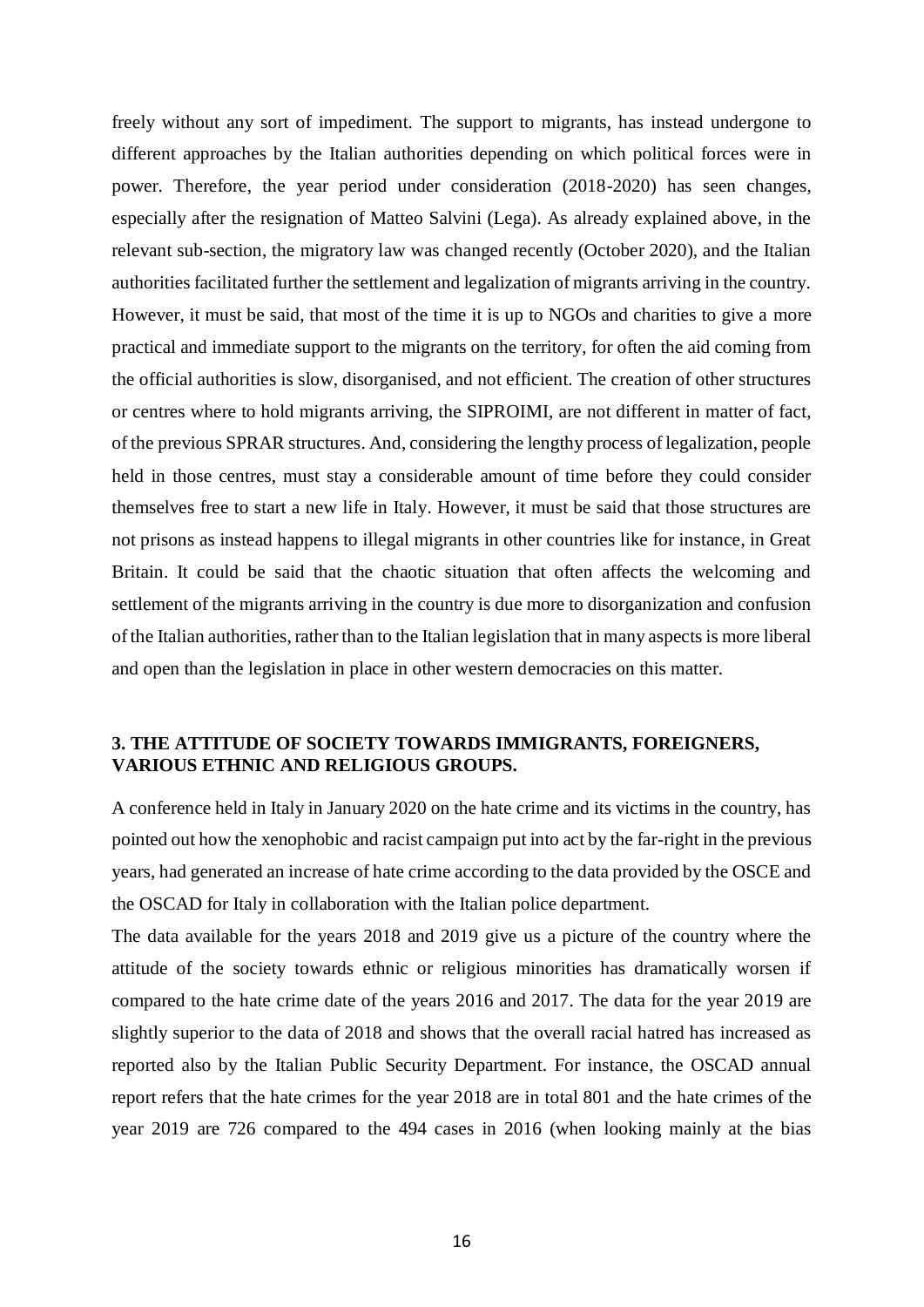motivations only). Below we report a chart with the type of hate crime and the number occurred per year derived from the OSCE report on hate crimes for the years 2018-2020:<sup>37</sup>

| <b>TYPE OF CRIME</b>      | 2018 | 2019 | 2020* |
|---------------------------|------|------|-------|
| Murder                    | 1    | 1    |       |
| Physical                  | 205  | 241  |       |
| Aggressions               |      |      |       |
| Violence Instigation      | 232  | 310  |       |
| Theft/Robbery             | 112  | 87   |       |
| <b>Burglary</b>           |      |      |       |
| <b>Material Damages</b>   | 85   | 75   |       |
| <b>Arson Attacks</b>      |      |      |       |
| <b>Grave Desecrations</b> | 188  | 152  |       |
| Place of Worship          | 50   | 42   |       |
| <b>Attacks</b>            |      |      |       |
| Disturbing the Public     | 61   | 58   |       |
| <b>Vandalizing Acts</b>   | 15   | 21   |       |
| Threats/Threatening       | 142  | 117  |       |
| Behaviour                 |      |      |       |
| Other                     | 20   | 14   |       |
| <b>TOTAL</b>              | 1111 | 1119 |       |

\*(At the moment of writing this report there were not yet available data for the year 2020).

In 2019, OSCAD continued to work on 'Facing the Facts' project which was launched in 2016, and concluded on 15 October 2019. This project implemented training courses of law enforcement agencies in the field of crimes committed on the grounds of discrimination. OSCAD has been the co-beneficiary partner of the project which was led by the CEJI –a Jewish contribution to an inclusive Europe. The development of hate crime training material was concluded in 2018, and in 2019, works started to transfer training modules form the online CEJI platform to the multi-agency SISFOR platform (the law enforcement online training system). This platform will make all the training material available to the national and local law enforcement which will be able to use the various modules and adjust them according to their specific training needs.

Workshops on discrimination and hate crime were carried out for national police officers within the ODIHR 'Training on Hate Crime for Law Enforcement (THACLE) programme. About 680 inspectors were trained through the year (2019) and more than 4000 units (agents) trained on site and more than 3,3000 units trained online.

<sup>37</sup> https://www.hatecrime.osce.org/italy.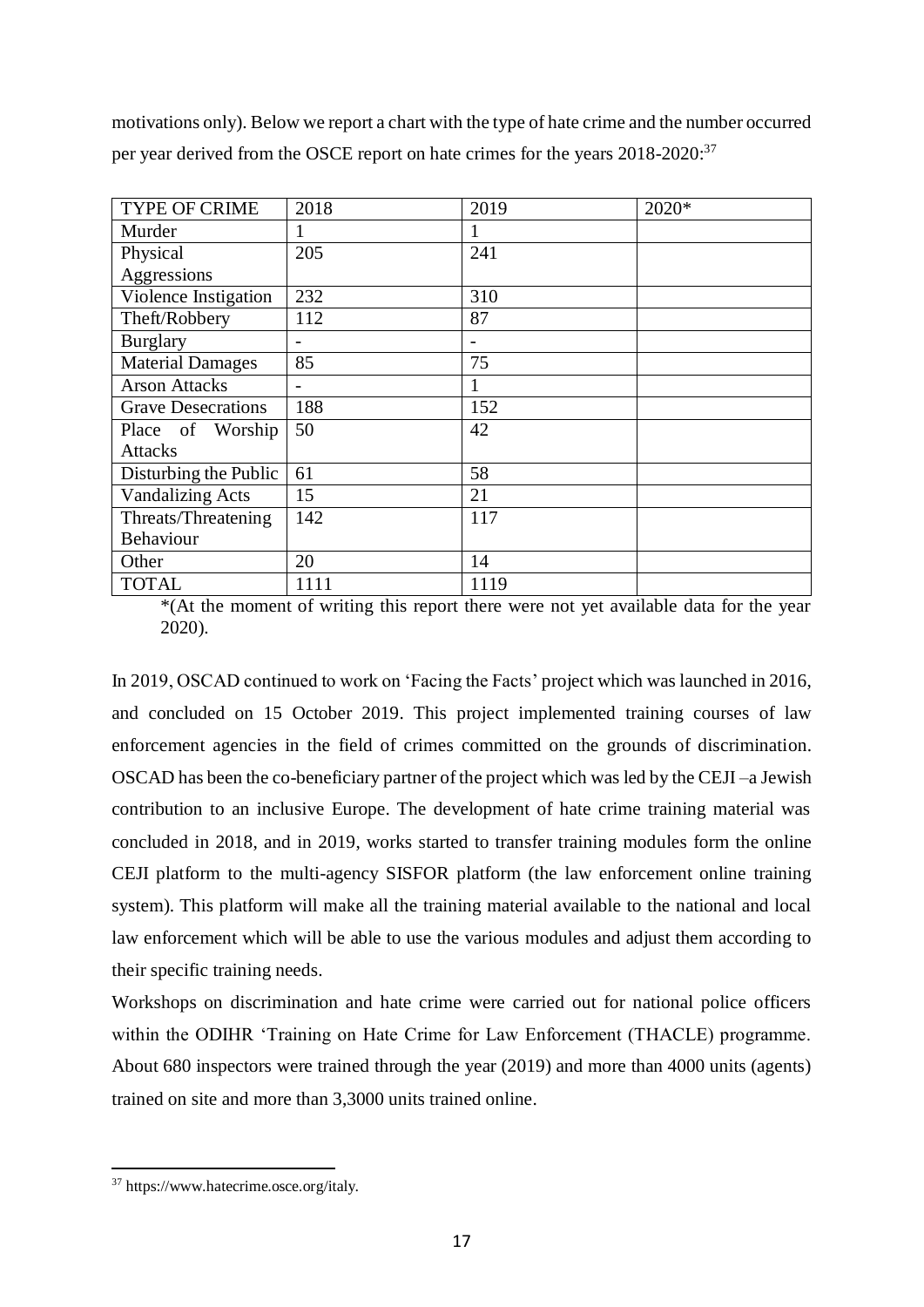This initiative has been felt necessary considering still the high level of xenophobia and racial discrimination shown by the large majority of the Italian police forces.<sup>38</sup>

# **GENERAL ATTITUDE OF THE SOCIETY TOWARDS IMMIGRANTS, FOREIGNERS, VARIOUS ETHNIC AND RELIGIOUS GROUPS. SOCIOLOGICAL POLLS.**

The attitude of the Italian public has worsened during the last decade and this is due to several factors. First, the chronic economic and financial crisis affecting the Italian economic system overall. Second, the static dimension of the Italian society not too open toward the Other, or diversity more generally speaking. Third, the uncontrolled waves of migration especially from sub-Sahara regions on the coastline of Sicily and Sicilian islands like Lampedusa for instance. Fourth, the advent of the Italian political scene of far-right parties and the religious right that have contributed further to exasperate the attitude toward the newcomers alongside the old prejudice which affected other minorities like the Jewish community, the LGBT groups, and the Muslim community. Overall, it looks as if Italy is not culturally, politically and socially ready to be an 'open society' (to cite Karl Popper).

Interesting is to notice how in the middle of the Covid-19 pandemic many thought and believed that the infection was brought by the migrants arriving on the shores of Sicily, and how Chinese members of the community have been object of discrimination and hate crime. The main factor of this further closeness of the Italian society toward the foreigner or the diverse, is mainly due to the popularity that the politician Matteo Salvini, leader of the far-right party, Lega and former interior minister enjoyed and still does at the moment of writing. Currently, in Italy the far-right populism is quite wide spread among the average voters; Salvini' hate campaign at the cry of 'Italians first!' has sunk deeply in the population, especially with a medium-low education level and the social media have been infected with fake profiles and not of people electing Salvini as the champion of their 'Christian' and Italian values [sic!]. The result has been that not only immigrants or representatives of minorities have been targeted via social media, but also all those who dared to criticize Salvini and his xenophobic and ultra-nationalist populistic message. The result of this massive political propaganda has been an increasing indoctrination of the common man against anything that was not approved by Salvini and the far-right, especially, immigrants, Roma and Sinti communities, Muslims, and in general a growing xenophobia that would affect anybody not born and breed in Italy or of Italian descents. Anti-Semitism is not so evident but still is present and the reason it is not so ostensibly

<sup>38</sup> https://www.osce.org/italy.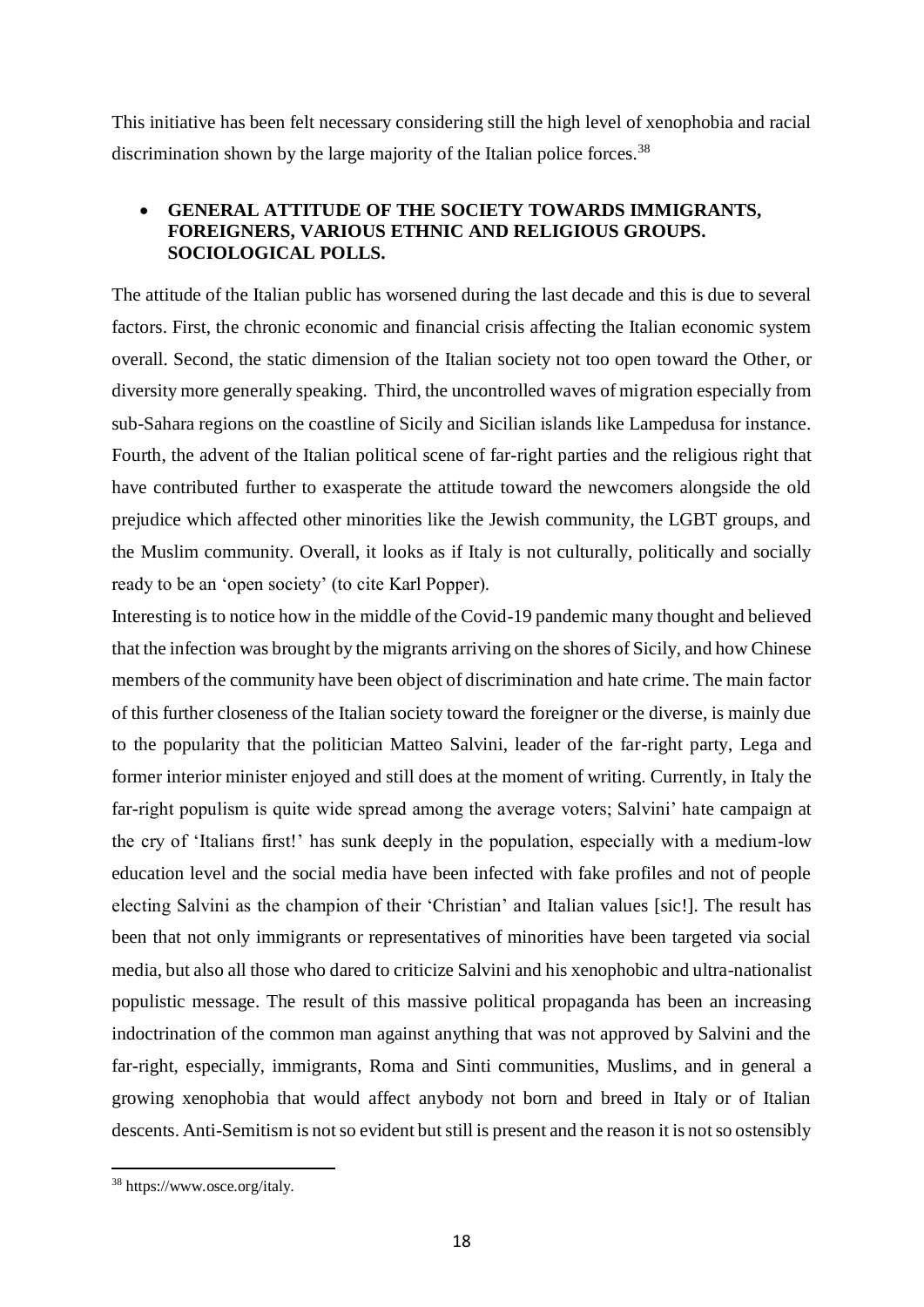shown is merely for political reasons. This is what is revealed by a recent opinion poll carried out in November 2019, questioning Italian public on racism and xenophobia as we can read below:

'More than half of the Italians surveyed in a recent poll have said that racist acts were either sometimes or always "justifiable', a finding that comes after a series of high-profile racist and anti-Semitic incidents across the country. The polling firm, SWG, questioned a sample of 1,500 people of whom 10% said racist acts were always justified and a further 45% who said racist acts could be acceptable depending on the situation. The remaining 45% said racist acts of any kind were completely unacceptable. SWG conducts the same survey once a year and for the first time in a decade the majority of those questioned did not condemn racism outright".<sup>39</sup> Enzo Risso, the coordinator of SWG, declared : ' What this means is that there has been a relaxation in attitudes towards racism-not necessarily that people have become racist'.<sup>40</sup> The important point here is instead to notice how people have started to consider episodes or racist attitudes and declarations acceptable and 'normal', and how they do not feel outraged any more, and this also due to the proliferation of hate speech online. The survey quoted above shows a worrying data: the 45% that answered that racism acts could be acceptable depending on the situation. The 'normality' by which acts of racism and discrimination seem to be accepted by the average population shows how far the indoctrination of populist parties has gone.

Within the context of the above point, the general attitude of the society towards immigrants or various religious and ethnic minorities has not changed much compared to the previous years, but has actually worsened. A note should be made for the year 2020 though as the year of the Covid-19 pandemic outbreak. This latest event in global history has seen a further twist in the general attitude of the Italian populace towards foreigners, migrants or, more generally speaking, ethnic and religious minorities. The blaming of the spreading of the pandemic to immigrants and ethnic minorities has dominated social media and the public opinion especially in the first part of the year 2020. This type of smearing campaign against the non-Italians has been launched primarily by the galaxy of the 'no-vax' group and Covid-19 deniers present also in other countries and that in Italy seem to be led by religious right fringes within the traditionalist Catholic Church<sup>41</sup>. These social realities blame the immigrants arriving and

<sup>39</sup> https://www.theguardian.com/world/2019/nov/12/more-than-half-of-italians-in-polls-say-racism-is-justifiable.

<sup>40</sup> Ibid. The Guardian, November 12, 2019.

<sup>&</sup>lt;sup>41</sup> See on this point footnote 2.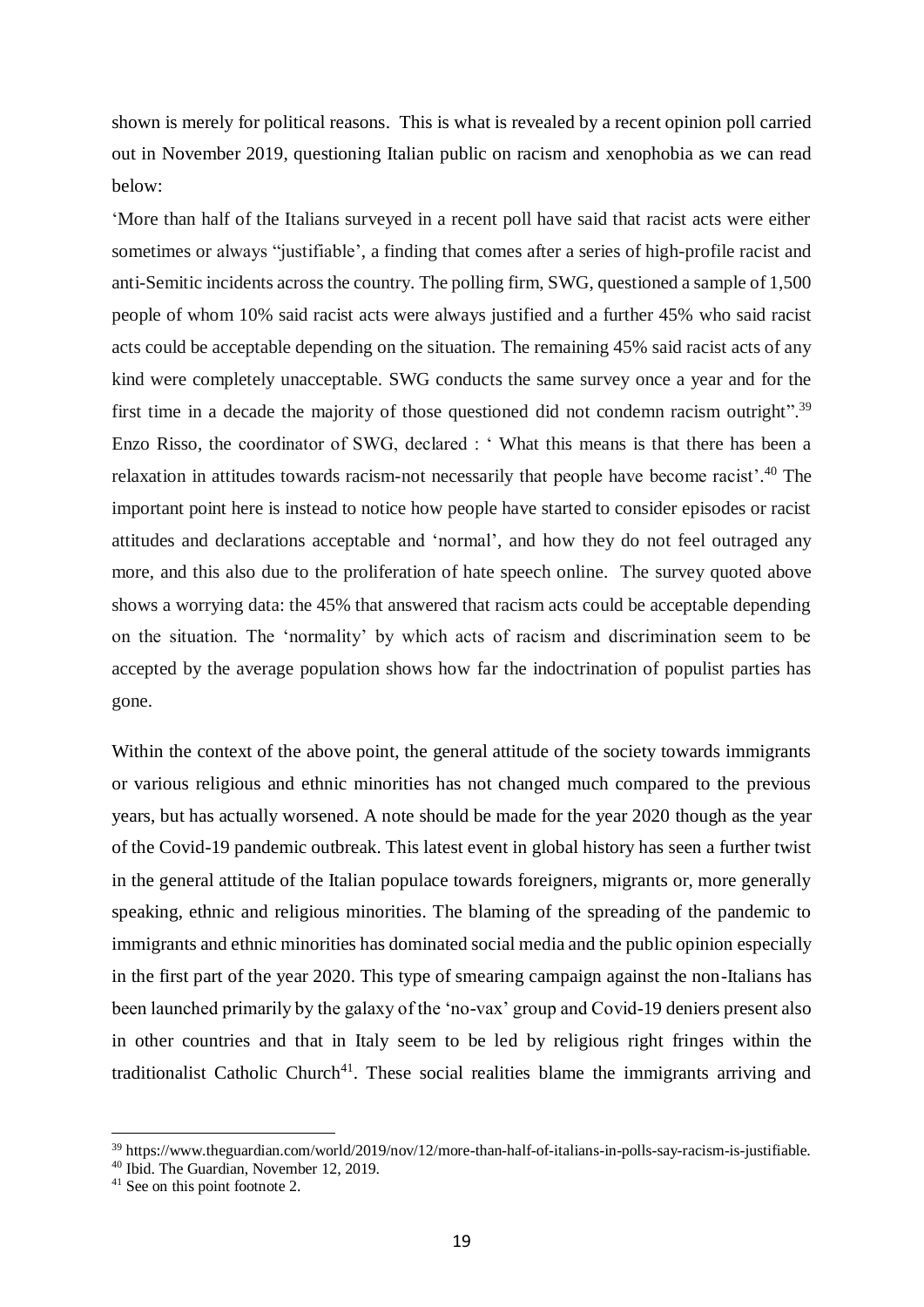already living in the country of spreading the infection but then fall into contradiction when they claim the non-existence of the pandemic. This latest manifestation of xenophobia and intolerance should be read within a wider cultural contest: 'Religious identity is important to Italians, and for almost half of the Italian population their country's Catholic heritage influences their belief that they have a responsibility to others, including migrants and refugees. 42 per cent agree that as a Catholic country Italy should help provide for the needs of those entering Europe as migrants (while 28 per cent disagree and 27 per cent choose neither), perhaps also reflecting Italy's heritage as a country whose people have settled across the world in other nations. However, alongside this hospitality to others is an anxiety about Italy losing its Catholic identity. 48 per cent agree that Italy's religious heritage needs to be protected from outside faith and beliefs'.<sup>42</sup> The above quote highlights an important point, such as that Italians fearing of losing their cultural heritage due to the migration especially from Muslim countries, which is in reality an unfounded fear considering the low percentage of Muslim population living legally in the country.

# **NEGATIVE SOCIAL MANIFESTATIONS TOWARDS IMMIGRANTS, FOREIGNERS, VARIOUS ETHNIC AND RELIGIOUS GROUPS.**

The majority of negative social manifestations towards immigrants or different ethnic minorities are the consequence of what briefly described in the previous subsections, namely, the massive political propaganda put into act by far-right populist parties like Lega (Matteo Salvini) and Fratelli d'Italia (Giorgia Meloni) who have managed in the last five years at least to monopolize the public attention on social issues with the support of the other populist party, Movimento 5 Stelle (Five Stars Movement), and also the aid of the traditionalist Catholic Church in the person of Archi-bishop Vigano' rather vocal in matter of politics.<sup>43</sup> Most of these episodes of social negative manifestations have occurred on line as the most recent episode which sees an incursion during a zoom meeting on 18 November 2020, whereas the hacker interrupted the zoom event praising Hitler and Al Qaeda.<sup>44</sup> But the Italian Jewish organization 'Osservatiorio Anti-Semitismo' has also opened a free number to call if victim or witness of

<sup>&</sup>lt;sup>42</sup> https://www.moreincommon.com/media/3hnhssh5/italy-en-final\_digital\_2b.pdf.

<sup>43</sup> https://www.affaritaliani.it/politica/monsignor-vigano-accettando-biden-la-chiesa-cattolica-rinnega-cristo-704767html .

<sup>44</sup> <https://www.mosaico.cem.it/attualita-e-news/italia/jewish-italy> la presentazione sotto attacco hacker.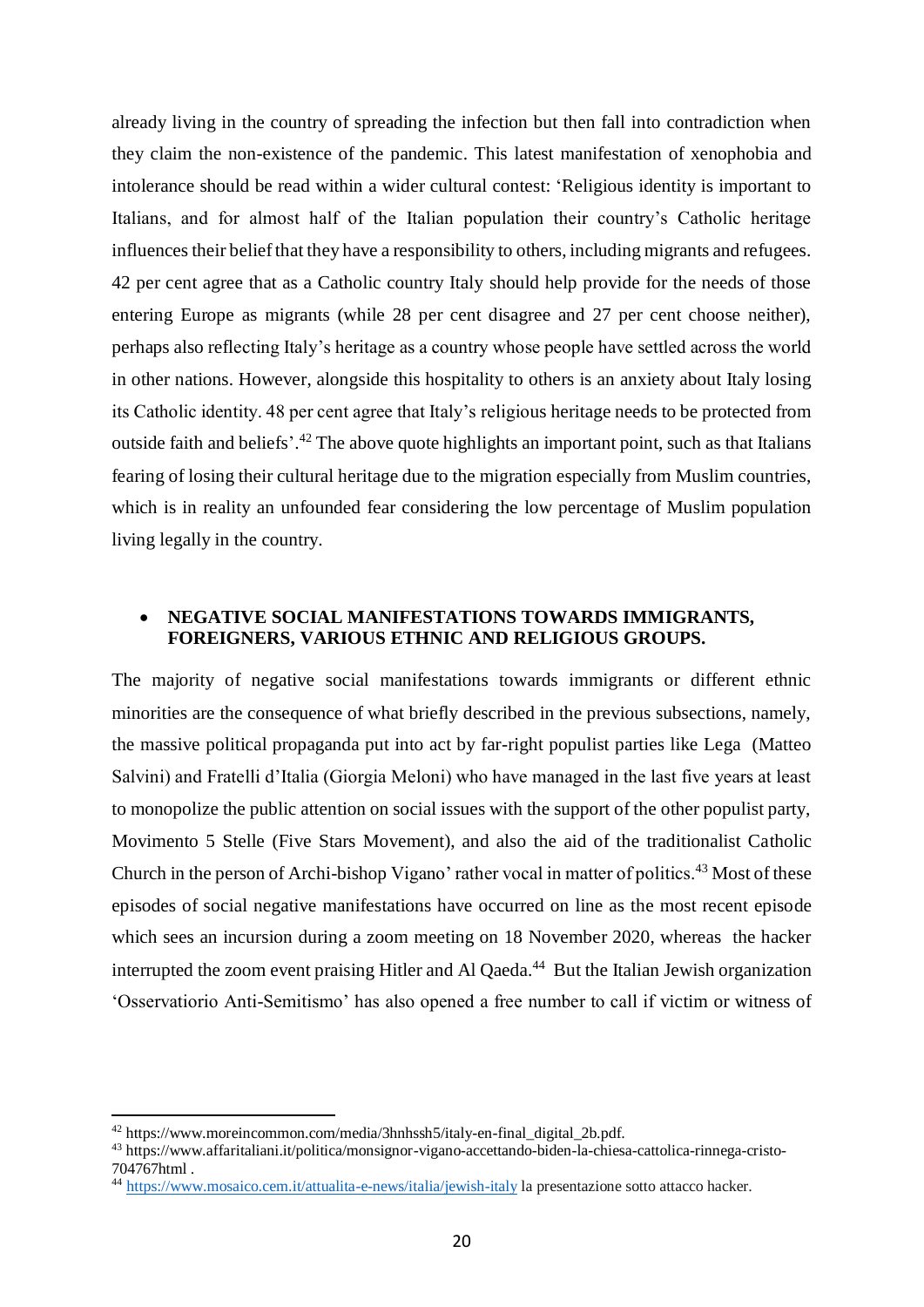episodes of anti-Semitism to help denouncing the several episodes which not always are denounced to competent authorities as people prefer to keep it quiet.<sup>45</sup>

The recent episodes of anti-Semitism of which the one reported above is only the last one in order of time, should be inscribed within a specific social climate that has deteriorated in the last years. If, as already said above, Italians feel that is right to help those experiencing difficulties, it is also true that Italians feel under threat of losing their cultural and ethnic identity due to the migration phenomenon and the increasing multicultural society due to the second and even third generation of Italians born out of migrants or foreigners. Alongside the old prejudices against Jews, Muslims or Roma and Sinti, there is the fear of being treated unfairly by the Italian authorities if compared to asylum seekers or migrants arriving in Italy. In addition, there is the fear that other communities would not necessarily integrate well in the Italian society (this is true especially for the Muslims), and overall, the 'foreigner' is still perceived with diffidence and hatred: 'Behind Italians' negative sentiment about immigration and the erosion of Italian identity, there are deeper concerns about integration. Asked for their agreement or disagreement with the statement that migrants generally make efforts to integrate into Italian society, 44 per cent disagree, and only 29 per cent agree (25 per cent neither agree nor disagree)'.<sup>46</sup>

# **RADICAL MANIFESTATIONS ON THE PART OF ETHNIC AND RELIGIOUS GROUPS**

In Italy, more than radical manifestations on the part of ethnic and religious groups, we should talk of manifestations oftentimes organised by associations of volunteers local and national or international, that champion the rights of minorities in the country. One of the most famous one occurred in 2018, and was named 'Aquarius' from the NGO vessel blocked for many nights and days outside the Italian coastline with refugees and migrants on board. One of the most chanted slogans during the manifestation was 'Apriamo I porti, nessuna persona e' illegale' (Let's open the ports, nobody is illegal). The manifestation happened in several Italian cities like Rome, Turin, Cagliari, Bari, Bologna, Palermo and Milan. The intentions of the organisers were to sensibilise the public opinion and the Italian authorities on the topic of immigration in the country against the newly approved 'Salvini law' on immigration issues.<sup>47</sup> Other types of demonstrations by ethnic minorities representatives are not been recorded for the period under

<sup>45</sup> https:www.osservatorioantisemitismo.it

<sup>46</sup> https://www.moreincommon.com/media/3hnhssh5/italy-en-final\_digital\_2b.pdf.

<sup>47</sup>https://www.repubblica.it/cronaca/2018/06/12/news/migranti\_aquarius\_immigrazione\_porti\_salvini\_manifesta zioni-198815929/.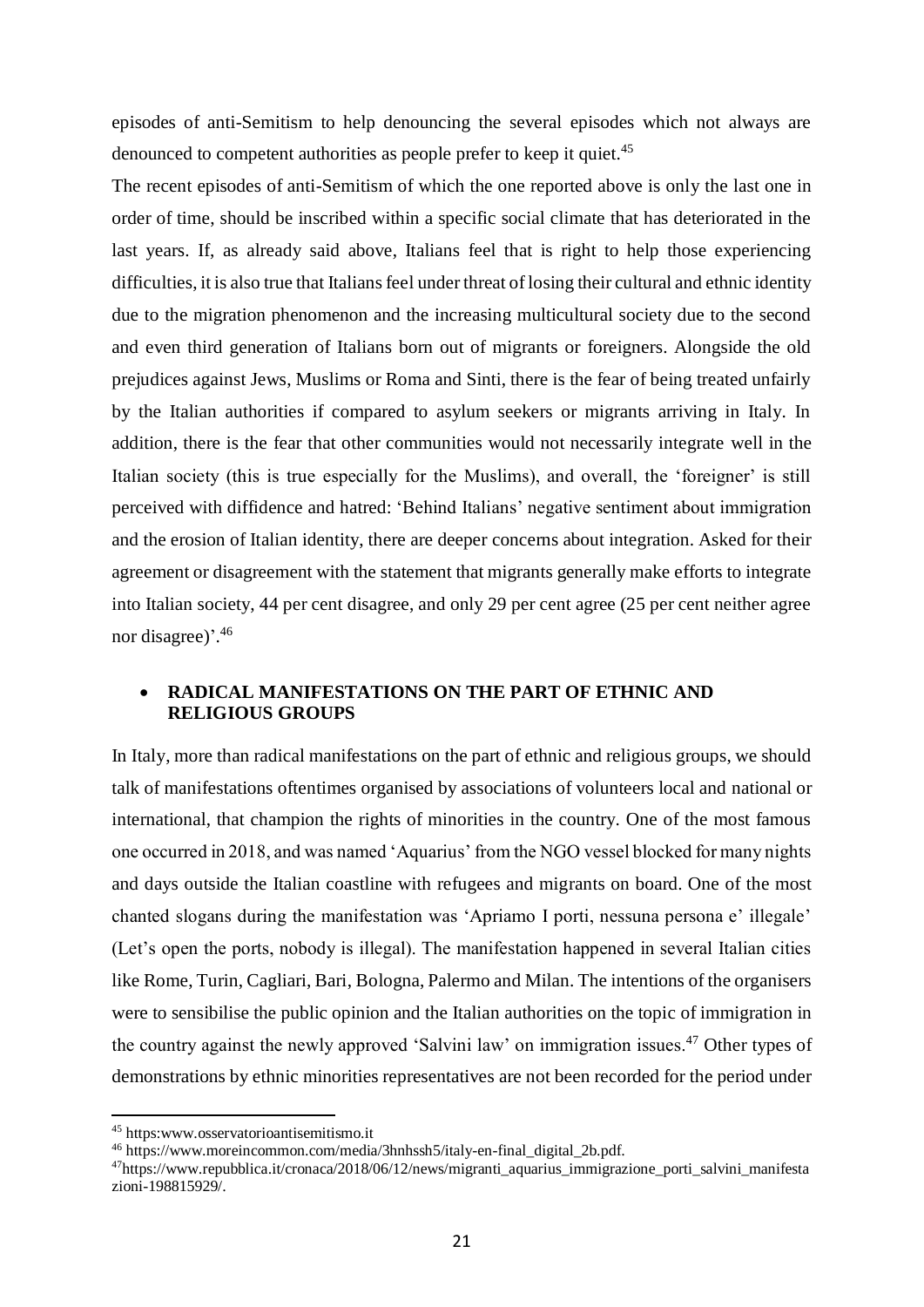examination. However, if in this sub-section we need to include episodes of jihadism or recruitment of foreign fighters as radical manifestations, we could discuss the level of radicalization of the Italian Muslims and how it has changed in the last two-year period under examination in the following sub-section.

# **4. ACTIVITIES OF RADICAL GROUPS, RIGHT WING RADICAL GROUPS AND PARTIES**

Italy has seen an increasing presence of neo-Nazi organisations and nationalist groups in the last two years; this due to the progressive legitimation of well- known and declared political parties and movements. In specific cases, self-declared neo-Nazi organizations like CasaPound or Forza Nuova had their own candidates both to the local and general elections with the electoral programme oftentimes openly racist and anti-immigrants.

Thanks also to the popularity of characters like Matteo Salvini (Lega) and Giorgia Meloni (Fratelli d'Italia), and of their massive populist and ultra-nationalist propaganda online<sup>48</sup>, these realities have acquired more strength and legitimacy among the electorate.

In Italy at the moment there have several neo-Nazi groups but many of them are confined mainly to the world of the football hooligans, which has become in time a privileged channel for those organizations to do proselytism and political militancy. Here below there will be a brief analysis and description of the main neo-Nazi and nationalist groups active on the territory at the moment of writing.

# **NEO-NAZI AND NATIONALIST GROUPS, MOVEMENTS, POLITICAL PARTIES**

As already said above, in Italy there is a quite wide spread presence of neo-fascist groups. The reasons for such a presence are multiple. First, Italy historically has never completely and seriously undergone a process of de-nazification. This means that Italy was the only country in western Europe to have a neo-fascist party sitting legitimally in the Parliament in the post-war period. Second, this indulgence and amnesty towards fascism and fascists, has given the way to a progressive and slowly acceptance by the general public of certain realities. If one goes through the post-war history of the country, will realise how difficult it has been to have a proper legislation on hate crime and discrimination until recently. In such a social and cultural climate, neo-Nazi organisations have become a 'normal' reality for the local population. The

<sup>48</sup> [https://www.giorgiameloni.it](https://www.giorgiameloni.it/) an[d https://www.lega.it.](https://www.lega.it/)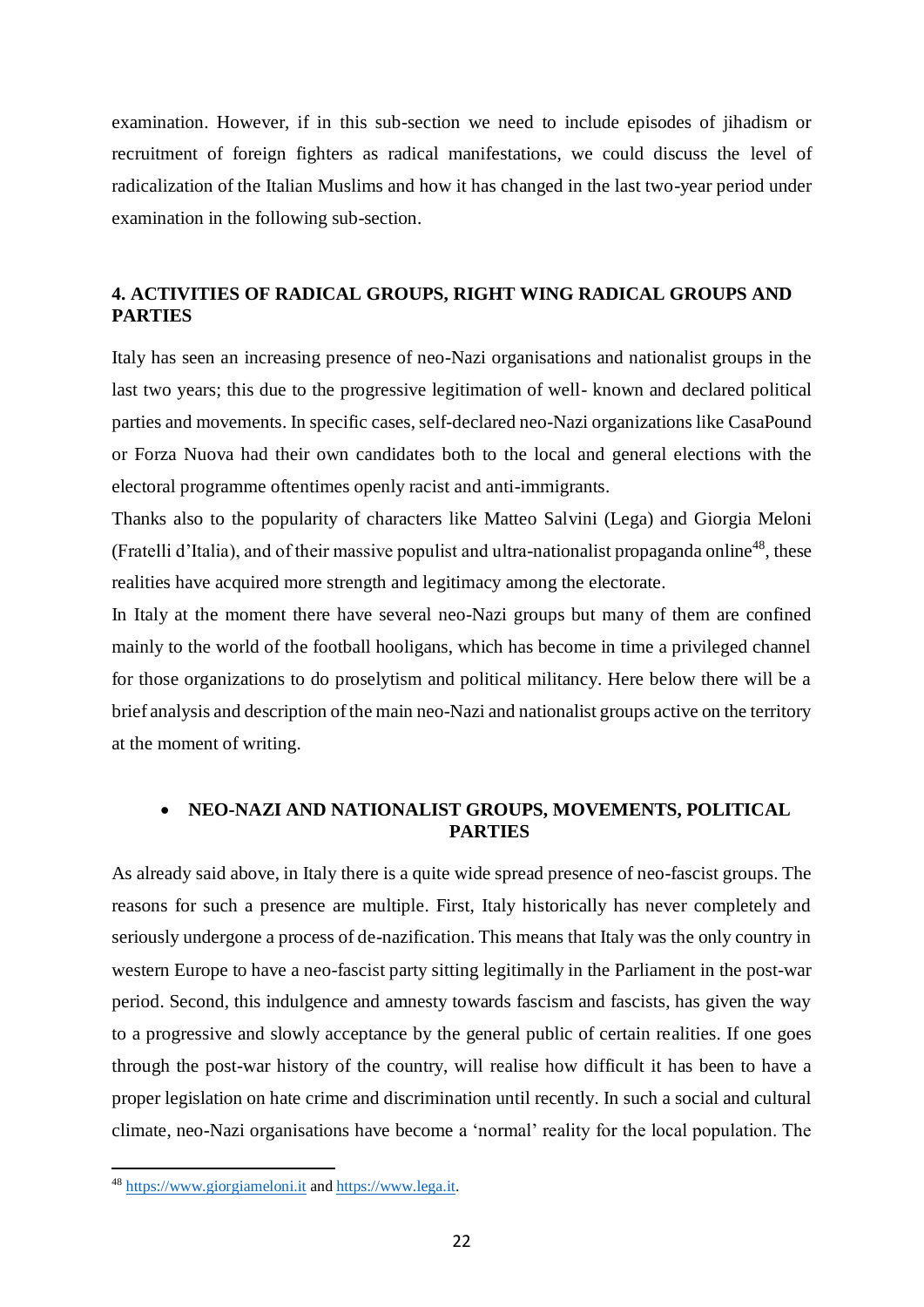two most relevant organizations in this sense, Casa Pound Italia and Forza Nuova, are therefore quite active on the territory and often champion the defence of the 'Italian' traditional values [sic!] and sporting strong anti-minority battles. CasaPound Italia is more secular and oriented towards social issues, while Forza Nuova is focused more on religious issues (its members are all traditionalist Catholics like the group's founder Roberto Fiore, ex neo-fascist terrorist). The two groups are also present all over the Italian territory and in certain province, like the province of Bolzano (north of the country) they have also managed to gain a couple of town hall councillors.<sup>49</sup>

The most worrying factor is that both Casa Pound and Forza Nuova are becoming accepted by the local population as well as their political proclaims and social actions, considering that often these two groups substitute the social services in the most deprived areas of especially big cities like Rome and Milan. CasaPound in particular, is officially endorsed by Matteo Salvini (Lega), with a publishing house, 'Altofonte', and a radio station, 'Radio Bandiera Nera' has managed to establish a considerable follow-up especially among the 18-30 age group. Often responsible for violent acts against political opponents or minorities of any type, they also seem to escape easily the law.

As already briefly explained in the previous sub-section, in Italy the really influential nationalist forces are represented by the two political parties aforementioned: the Lega and the Fratelli d'Italia. Matteo Salvini, leader of the political party Lega, is the major protagonist of the shift in the Italian population on issues like minorities or immigration. The propaganda machine that he has often used based on basic populist slogans 'Prima gli Italiani' (Italians first) and anti-establishment populist rhetoric now added the anti-Covid propaganda alongside the other party, Fratelli d'Italia, which is at the moment of writing the most influential far-right nationalist party active in Italy.<sup>50</sup> The Fratelli d'Italia is in matter of fact the heir of the historic neo-fascist party, Movimento Sociale Italiano/ Alleanza Nazionale, now recycled in a populist, anti-Europe, anti-establishment party. The influence that their two leaders and the massive presence of these two parties have on national territory is worrying to say the least. If we think for instance, that since a few years ago the party Lega was not popular in the south and now instead take massive consensus, this indicates that the social and political mapping of the Italian electorate has changed for the worst. The Lega was a party born at the beginning of the 1990s to separate the north of the country and making it an independent country with racist instances

<sup>49</sup> https:www.casapounditalia.org/Bolzano-iannone-casapound-bonazza/.

<sup>50</sup> https://www.corrierenazionale.it/2020/11/08/sondaggi-politici-meloni-piace-piu-di-salvini/.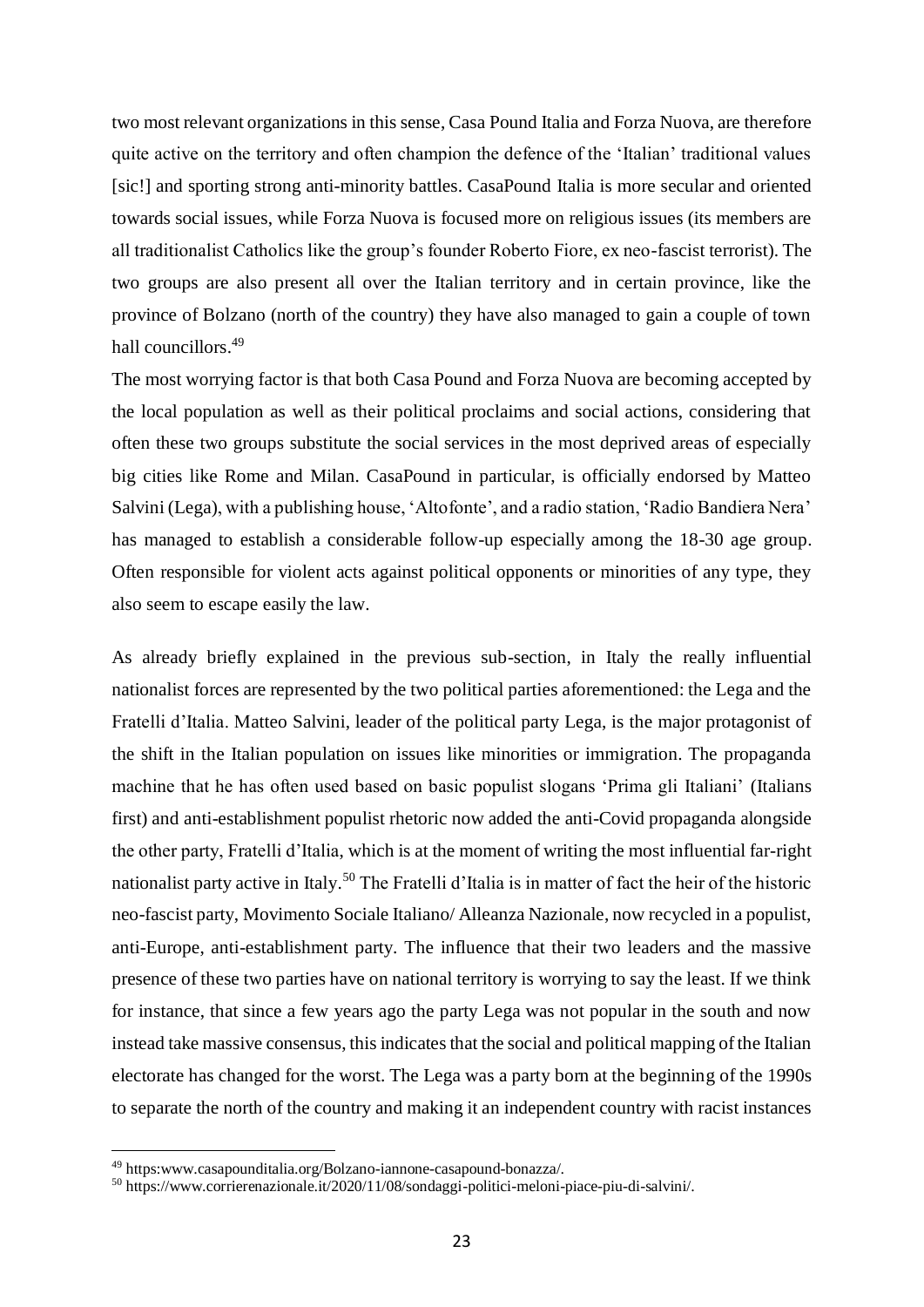against the populations of the south. Now we witness that the Lega and its leader are over popular also in the south, that gives the reader a certain understanding of the social and political involution of the country. The popularity of the Lega party in the south is evident also in the several mayors elected in the party in several towns and small villages in the south. The easy rhetoric of the party leader, and the chronic economic crisis and widespread un-employment, together with the low education level of the southern population explain easily the reasons for such popularity.

#### **5. ISLAMISTS**

 $\overline{a}$ 

Radicalization of Muslim communities in Italy is a phenomenon that must be addressed. Recent outburst of radical views of Islam, theoretical and logistical support for global jihad, and threat of terrorist attacks on the Italian soil raise issues of integration and peaceful coexistence. In order to avoid future prospects of cultural, social, and religious clashes, joint academics, officials, and policy makers must cooperate to face the growing radicalization of Muslim communities.

Demographically, Muslims number between 1 and 1,200, 000 million and represent 1.5% of the Italian population. Muslim presence in Italy is strictly related to global migration flows. Since the 1990s, Muslim immigration has increased exponentially, currently representing one third of total migration flow to Italy. Muslims' geographical provenience is heterogeneous, as it interests the whole Muslim world. Nevertheless, the majority of Muslims comes from Tunisia, Morocco, and Egypt. Muslims are mainly concentrated in the more industrialized northern regions, such as Lombardia, Veneto, Emilia-Romagna, and Piemonte. Milan numbers the largest Muslim community in the country, followed by Turin. Age estimates suggest Muslims population to be young. The main sectors of occupation are catering, construction, manufacturing, and import-export. Finally, the great majority of Muslims is Sunni, while only 2% is Shiite. Most Muslims share a traditional view of Islam, as sermons' attendance amounts to 6- 7% on a weekly base. In all this, the Italian authorities have also watched the possible spreading of jihadism and radicalization among the Italian Muslim communities.<sup>51</sup> The recent legislation changes in matter of immigration and terrorism charges that we have briefly examined at the beginning of this report, are indicative of the fear that also in Italy we can experience episodes of Islamic terrorism as those experience in France in the last five years.

<sup>&</sup>lt;sup>51</sup> [https://www.ict.org/ictFiles/0/Report\\_on\\_islamic\\_community\\_in\\_italy.pdf](https://www.ict.org/ictFiles/0/Report_on_islamic_community_in_italy.pdf)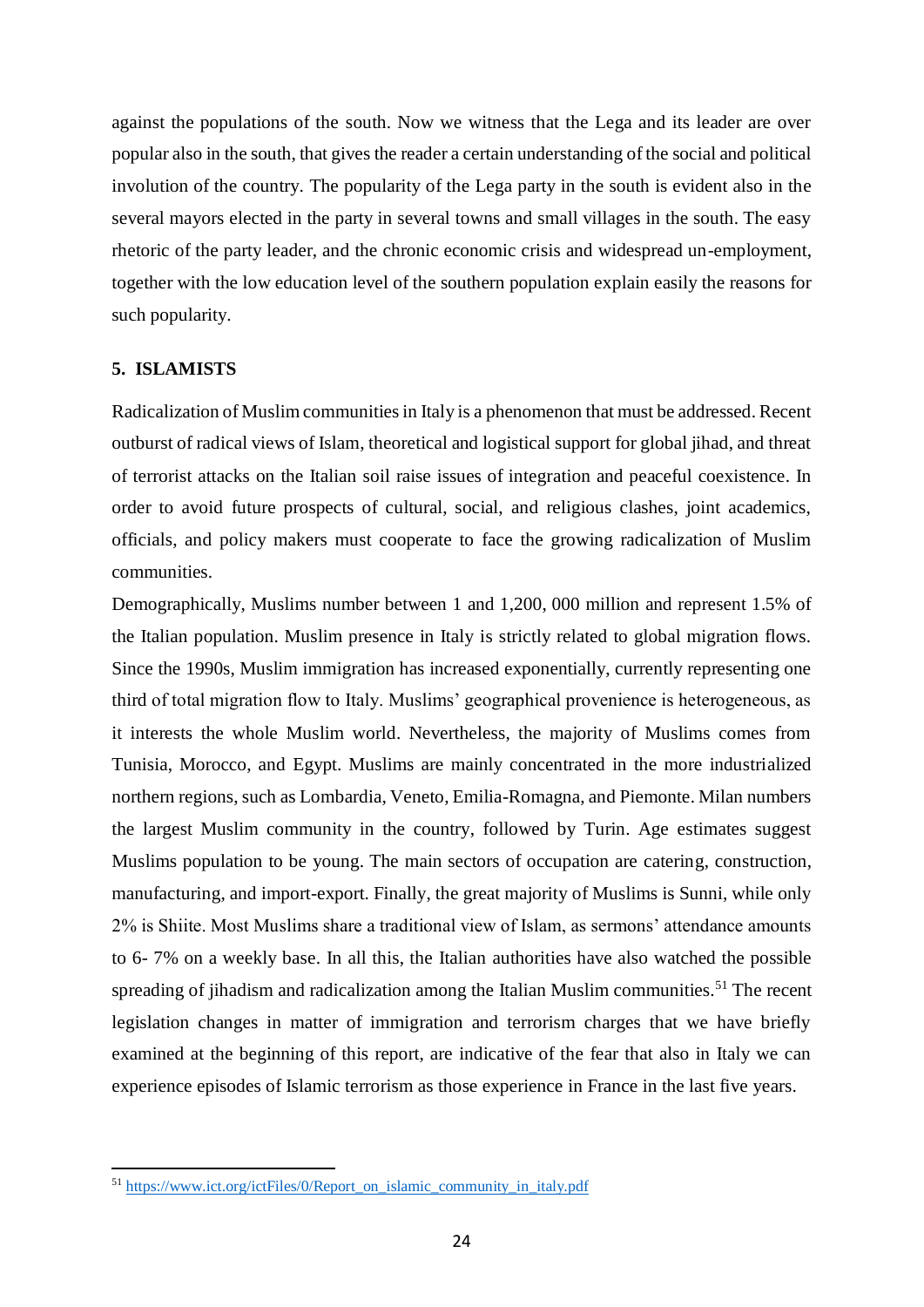The Italian Muslim community is various and diverse, and the escalation of Islamic terrorism in the last twenty years (since 9/11) has focused on two fundamental factors: 1) that terrorism can strike anybody and everywhere, and in everywhere; 2) the risk that the so-called 'homegrown' terrorism can pose, taking into consideration the 'second generation' terrorists. It has been observed by the Italian authorities<sup>52</sup> that the activity of subversion and terrorism at the hands of radical Islamist groups occurs in the large majority of cases, and affects mainly extremists separate from the international organizations like for instance, the ISIS. The typical subject who is radicalised (above all on internet), lives often in difficult social circumstances, and suffers from a fragile psychological balance. The home-grown terrorism in Italy has arrived a few years later than in other European countries like for instance, France, Belgium, Germany or Great Britain (this is because of demographics reasons) for the second generation of Muslim in Italy is being living in the country has just reached the adult age.

The Italian authorities have launched a specific programme to contrast and fight this new type of radicalization and Islamic terrorism. It is concentrated on 1) Internet, because it plays a fundamental role in the recruitment and communication channel for Jihadists who often use the web for their self-radicalization process; 2) illegal immigration in the country could be an element to introduce in the country radicalized individuals, especially as consequence of the Arab Spring in several Muslim countries of the Mediterranean area; 3) finally, the process of integration is fundamental in order to build a solid cultural bridge between the two cultures. In the period under examination for the present report (2018-2020), there are no episodes to denounce on this matter. In general, Italy has never been hit by some as other countries. The reasons according to the Italian experts in International terrorism are that in Italy the second, or even third generation of Italian Muslim is still too young to be radicalized, while in the above mentioned European countries the Muslim migration goes back to even forty years ago, and numerically is larger than the overall Muslim population in Italy, <sup>53</sup> but another reason according to the experts, is also that the ISIS hit countries of which wish to take revenge for their policies, especially in the Middle-East, and Italy has never acted at this level.<sup>54</sup>

The ISIS militants are very well informed on everything that regards the organization, they might ignore other situations and dynamics of the reality but are obsessively interested in the ISIS. Therefore, events or news that might get unnoticed if they instead regard the ISIS, are

<sup>52</sup> Lorenzo Vidino, *Il Jihadismo Autoctono in Italia: Nascita, Sviluppo, E Dinamiche di Radicalizzazione* (Brussels: European Foundation For Democracy/Milan: Istituto Per Gli Studi Di Politica Internazionale), 2014.

 $\frac{53}{10}$  https://www.tvsvizzera.it/tvs/attentati-terroristici\_ecco-perche-l'italia-non-e-ancora-stata-attaccata/43459006.

<sup>54</sup> Alessandro Orsini, *Gli Attentati dell'Isis Nell'Europa Occidentale, Un'Interpretazione Sociologica*,

<sup>&#</sup>x27;Democracy and Security Review', Anno VIII, No.3, 2018, published in 2019.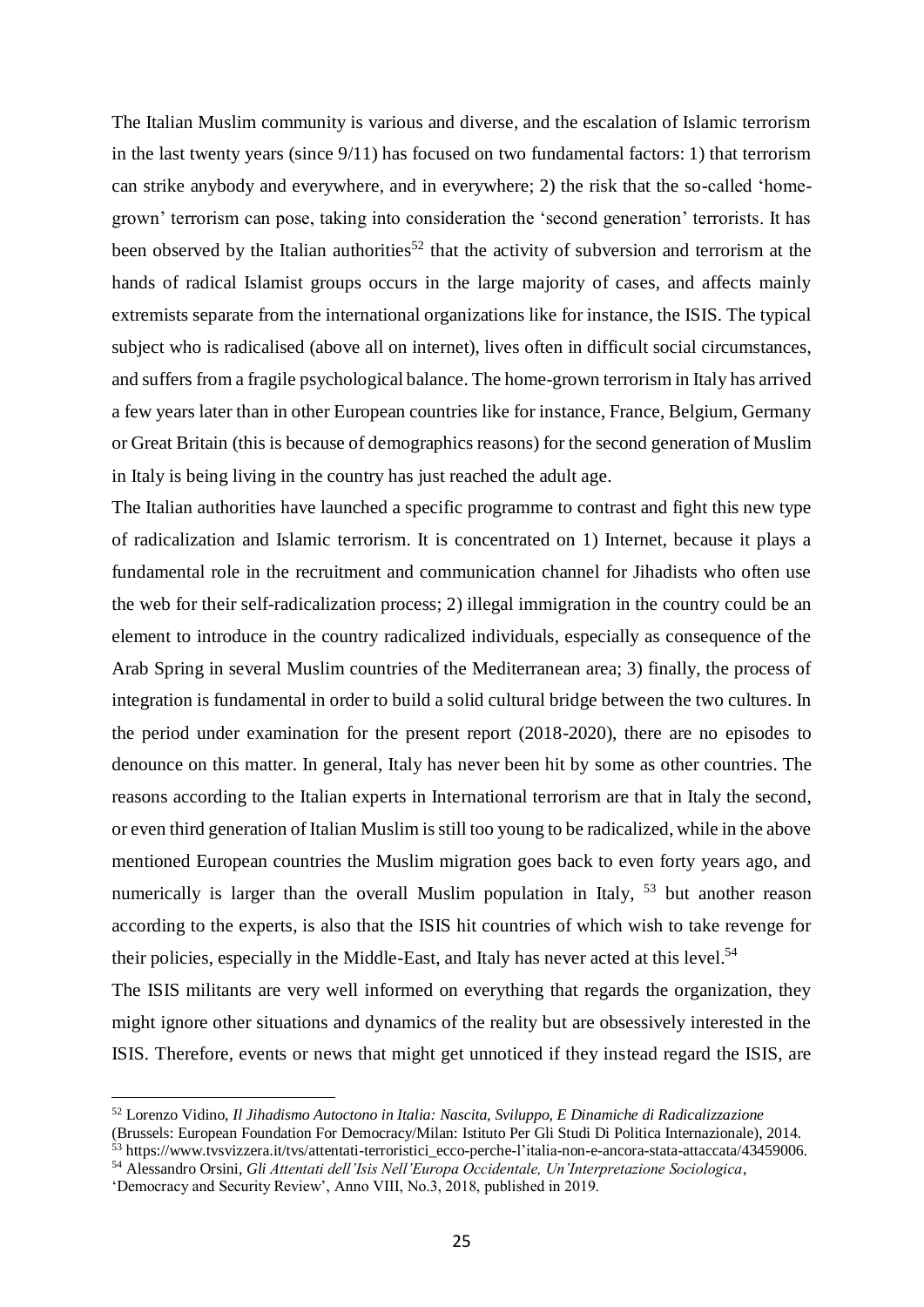taken with attention by the radicalised militants who live in a secretive galaxy where the only thing that counts is the organization of which they are members. This why, according to the experts, there have not been attacks in Italy as for instance, in France or other European countries. To summarize, because in Italy the second or third generation of Italian Muslims is numerically lower than in other European countries, and because Italy is not considered an enemy by the ISIS and other Islamic terrorist organizations, the country has not experienced in so far terrorist attacks although the Italian authorities control and monitor the territory for any possible form of Islamic radicalization.

At the organizational level, Muslim representation is complex. Muslims in Italy are divided on cultural, political, and religious lines. Foreign states, mosques, and cultural organizations compete for their legacy and representation. The result is a myriad of organizations spread throughout the country. Such fragmentation affects Islam's institutional representation and relation with the Italian State. Still in competition with each other, Islamic organizations are yet to reach an entente with the government. Nowadays, Muslims rely on 18 main organizations, 735 worship places, more than 100 mosques, 159 Islamic centres, 88 Koranic schools, countless websites, and 12 national channels available on satellite TV. The most important institutions are UCOII, the Islamic Cultural Institute of Viale Jenner, Milan, COREIS, the Islamic Cultural Center of Italy, the Muslim World League, the Al-Rahman Mosque, and the Great Mosque of Rome.<sup>55</sup> The overall Muslim population is divided in Sunni Muslims and only a small percentage is Shi'ia Muslims as already stated in another sub-section of the present report.

As far as national security is concerned, radicalization of Muslim communities represents a real threat because we are now in the period of time when many youths belonging to the second and third generation Muslims are beginning to turn eighteen years of age. It has been flagged to the Italian security forces that some social and religious organizations are connected to potentially dangerous actors. The headquarters of the Muslim World League and the Islamic Cultural Center of Italy are directly run by Saudi Arabia. Iran administers the European Islamic Center in Rome and UCOII has decennial connections with the Muslim Brotherhood. This reality is seen with suspicion but tolerated because, as repeated in other occasions, Italy does not seem exposed to terrorist activities on its territory. But this does not mean that radicalism

<sup>55</sup> [https://www.lenius.it/mussulmani-in-italia.](https://www.lenius.it/mussulmani-in-italia)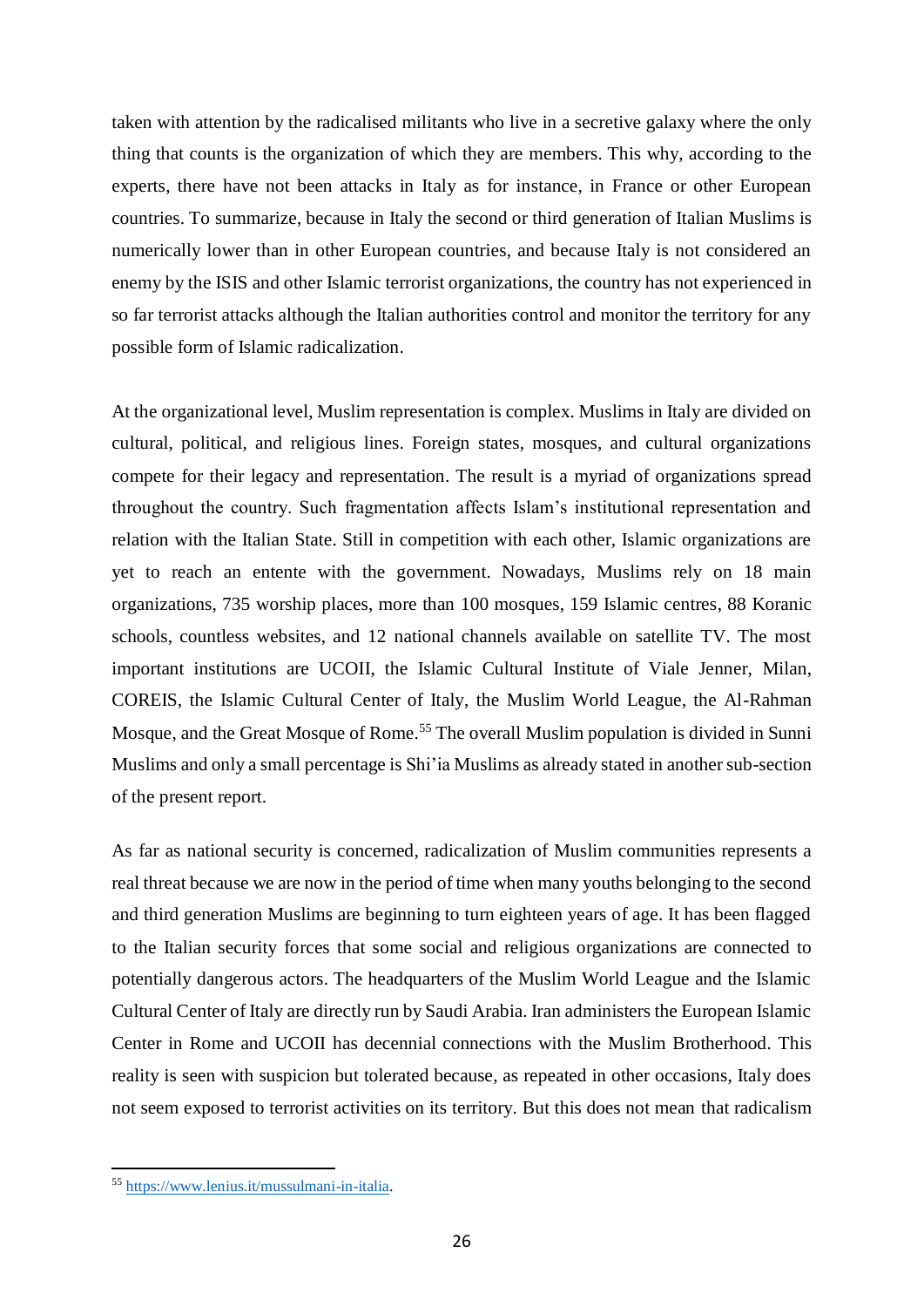has not spread across social organizations and mosque networks. Sometimes extremism is limited to rhetoric, other times it can actively or passively trigger terrorism. A number of social and religious leaders have been promoting Wahhabi or Salafi versions of Islam, racial hatred, religious intolerance, and jihad through recruitment of martyrs, funds, and weapons. Overall, radical organizations amount to 4, radical mosques to 108, and radical Imams to 18. Further, there are 11 mosques and Islamic centres engaged in terrorist activities. Renowned for its illegal businesses, for almost two decades the most controversial organization has been the Islamic Cultural Institute of Viale Jenner in Milan. The institute has been proven to host terrorists and recruit funds and martyrs, some of them known for carrying out suicide operations in Iraq and Afghanistan. Even more disturbingly, a number of radical cells planned terrorist attacks in Milan, Bologna, and Cremona, but nothing never happened. More precisely, the number of attempted attacks amounted to 6 but, as already said, nothing never happened. In 2009, in Milan, the centre of Islamic radicalism, Italy witnessed the first terrorist attack on its soil. Luckily, the attack did not cause significant damage as it was only partially successfully carried out.<sup>56</sup>

Interaction between Italy and Muslim immigrants is a relative young phenomenon. Contrary to countries like Germany, France, and the UK, Muslim presence in Italy became relevant only in recent years. Seeking better living conditions, Muslim immigrants began to settle throughout the peninsula, especially in the more industrialized north. Though mostly from Arab countries, Muslims form a variegated and heterogeneous community. Different cultural, social, and religious backgrounds assemble a complex puzzle of the Muslim population. Such division is reflected into their institutional fragmentation and representation in Italy, which is also divided on national and religious basis. Mostly secular, the great Muslims' majority seeks integration and peaceful coexistence with local communities. Unfortunately, a small, but significant minority of believers promotes extreme visions of Islam, rejecting integration. Radical doctrines triggered theoretical and practical support for Islamic terrorism and worldwide Jihad. Preoccupied with issues of national security, Italian Secret Services have been monitoring, arresting, and expelling dangerous subjects.<sup>57</sup> Such actions successfully prevented attacks on Italian soil, but inevitably enlarged the gap between Italians and Muslims.

# **6. HATE CRIMES, LAW ENFORCEMENT, CRIMINAL CASES, RACIST ATTACKS, VIOLENCE AND TERROR.**

<sup>56</sup> https://www.ict.org.il/ictFiles/0/Report\_on\_Islamic\_Community\_in\_Italy.pdf.

<sup>57</sup> https://www.gnosis.aisi.gov.it/sitoRivista2.nsf/servnavig/4.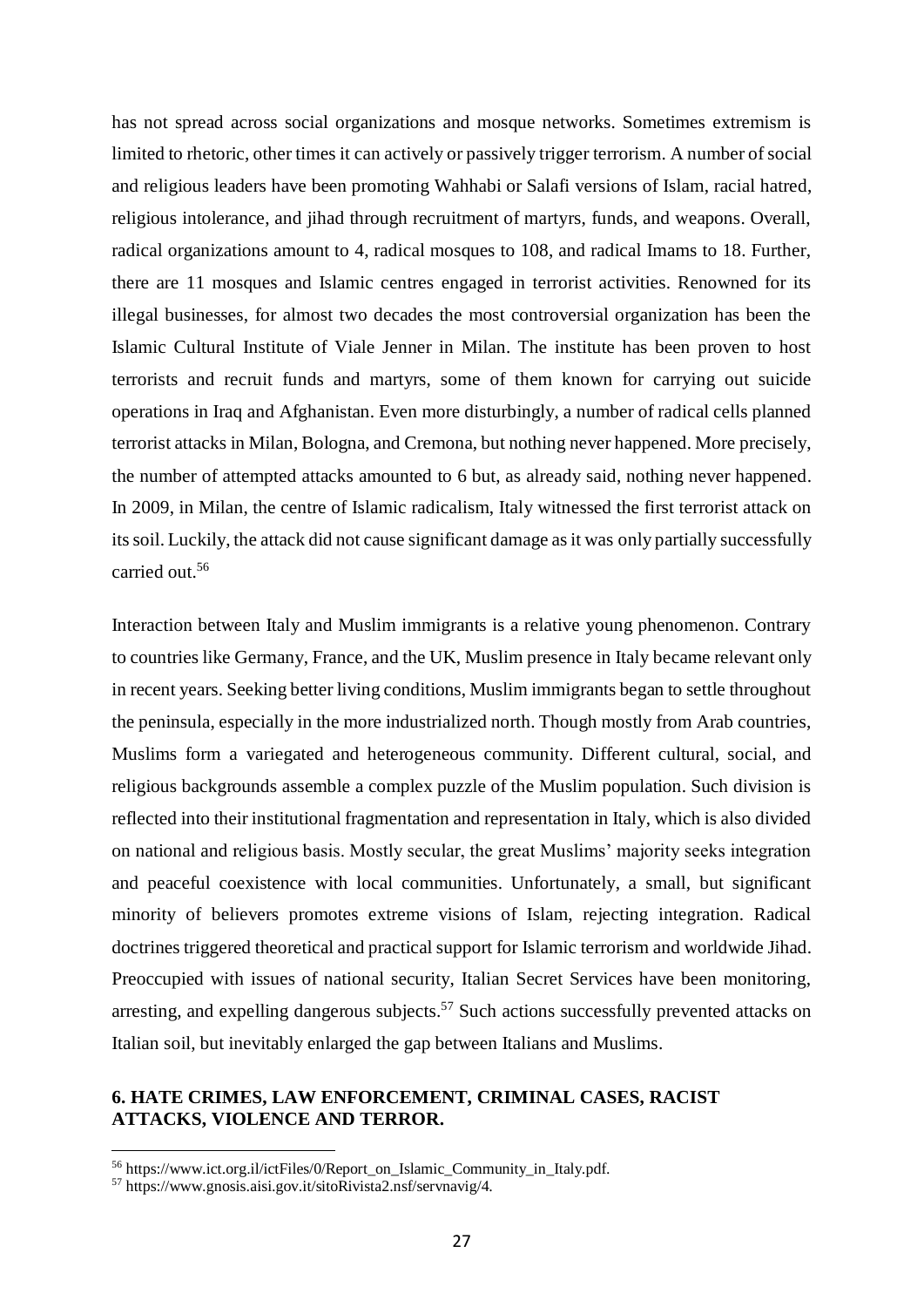The Italian Police recorded circa over one-thousands of hate crimes in 2019 (data not available yet for the 2020). Of these hate crimes, 310 were inciting to violence; 241 were physical assault, and only one case was homicide. The cases recorded were hate crimes having ethnicity, nationality, religion, sexual orientation as well as bias against Roma and Sinti, and people with disability. The targeted group was immigrants and, more generally, foreigners, this is why most of the known hate crimes were related to racism and xenophobia. In 2019, 805 police reports concerned bias. Among these crimes, the most frequent ones were incitement to violence, desecration of graves, physical assaults, and threats. People with disabilities were the second most targeted group.<sup>58</sup> Although in the last two years (2018-2020) in Italy the number of hate crime rose, a survey conducted in 2019, demonstrated that the Italian believed that the measures taken by the Italian authorities to fight discrimination were necessary:<sup>59</sup>

| In favour        | 59% |
|------------------|-----|
| <b>Against</b>   | 15% |
| <b>Abstainer</b> | 15% |
| Don't Know       | 11% |

In October 2019, the Italian Senate voted in favour of the establishment of a special committee to combat racial hate. The commission was proposed by the Senator Liliana Segre, Holocaust survivor, and was named 'Segre Commission'.

## **7. CONCLUSION FOR THE PERIOD**

 $\overline{a}$ 

The writing of the present report has not been an easy task to complete. Many factors concurred in the difficulty of writing a complete and exhaustive report as requested. First, the almost impossibility to gather data for the year 2020 due to 1) the global pandemic which has reduced the attention on topics like xenophobia or racism; and 2) the scarce availability of relevant data for the year 2020, usually available from NGOs and official authorities in the year 2021. However, a few considerations should be made. The first one is that finally, on 5 October 2020, the Italian authorities have amended the 'Salvini Law' and the 'Salvini-bis' both on immigration and security which penalised heavily the migrants and, more in general, ethnic and religious minorities within the migration galaxy. Some critics are not completely satisfied with it because several of the previous articles have been maintained but, overall, the new

<sup>58</sup> https://www.statista.com/statistics/660660/hate-crimes-recorded-by-the-police-italy-by-type/.

<sup>59</sup> [https://www.statista.com/statistics/1068249/opinion-on-an-extraordinary-commission-against-racism.](https://www.statista.com/statistics/1068249/opinion-on-an-extraordinary-commission-against-racism)